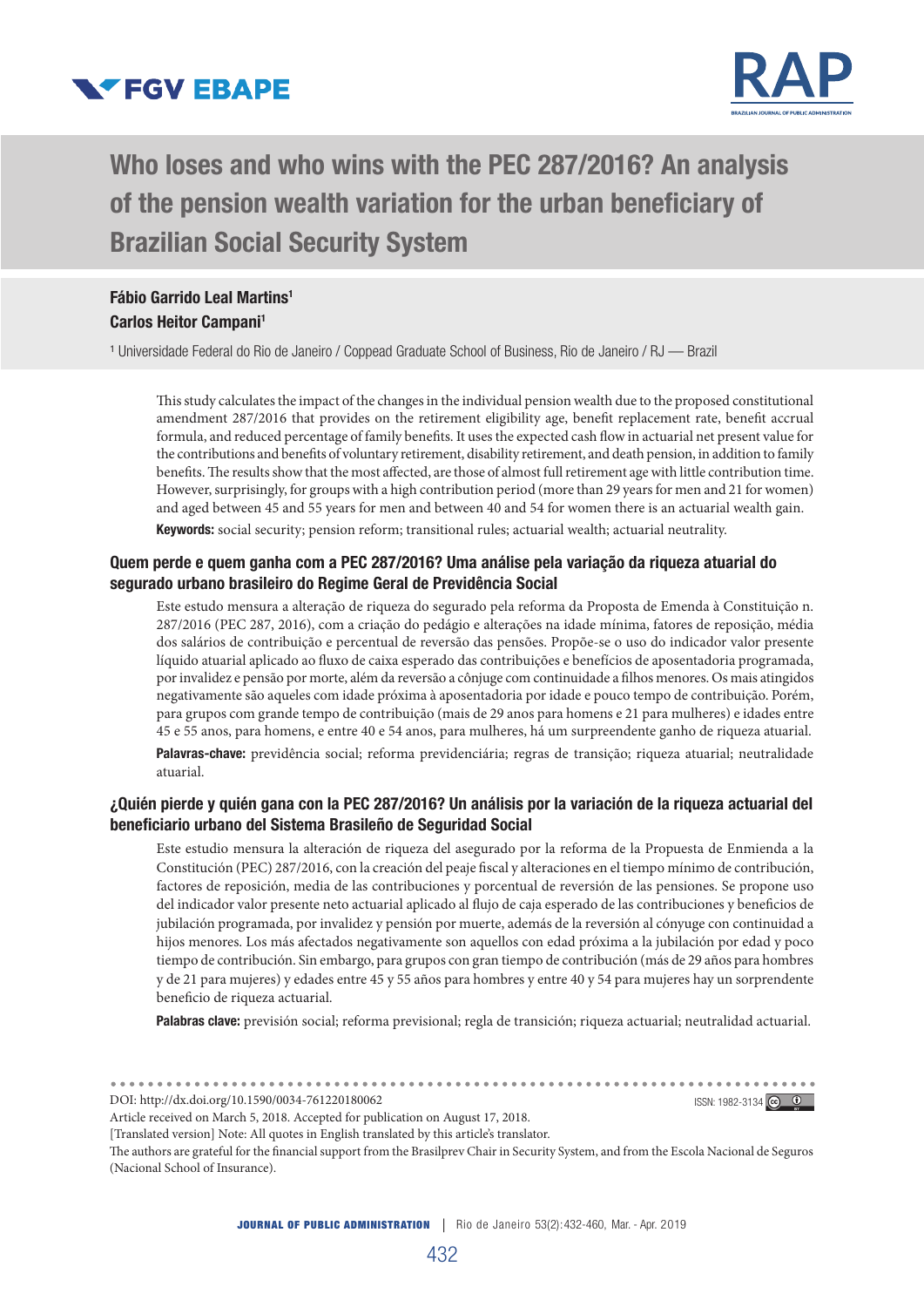## 1. INTRODUCTION

The rules regarding funding (revenues) and benefits (expenses) for social security have generated an environment of uncertainty and conflicts between agents of Brazilian society since the Federal Constitution (CF, 1988), and especially since the mid-1990s when the financial deficits of the Brazilian Social Security System (RGPS) were initiated. Since then, the main reforms and counterreforms have occurred with the Constitutional Amendments 20/1998, 41/2003, 47/2005 and 70/2012, in addition to the specific legislation – particularly the law providing for the social security welfare factor and the law "85-95" (aimed at reducing the benefits growth rate). The Proposal for Amendment to the Constitution (PEC) 287/2016 (PEC 287, 2016) aims to converge the rules referring to the different social security regimes in place, even though such convergence does not structurally solve the deficit.

With each constitutional reform, there is always a juridical discussion about the social contract involving the acquired rights and the expectation of rights. Thus, one question of great discussion is the characteristic of the transition rules, popularly known as "toll," which are created by the legislator in an attempt to soften the breach of the expectation of rights. According to the Brazilian Institute of Actuary (IBA), the toll should be continuously verified, avoiding abrupt discontinuity, particularly regarding the age issue. The ideal would be to guarantee all the acquired rights, respecting the rights accumulated in proportion to the time of contribution under the previous rules and the future time in the new rules (*Instituto Brasileiro de Atuária* [IBA], 2017). Thus, the benefit should not be affected discontinuously beyond the eligibility conditions.

However, the Brazilian legal system does not offer any protection regarding the expectation of rights, as there is no obligation to offer a transition rule. Also due to the complexity of the subject, there is no single solution for the proportional preservation of rights acquired by the previous rules of the RGPS. Another factor that poses difficulties to the system's sustainability is that the RGPS, managed by the National Social Security Institute (INSS), was structured under the pay-as-you-go system, in which there are no individual savings account or social security fund, and the regime has to consider the tax perspective weighted by the income distribution function and welfare state policy.

Given the social and economic relevance of the Brazilian social security system, mainly because it comprises the majority of the country's population, this article analyzes the proposal for a change in the system's regime for the urban workers. The analysis adopts the concepts of actuarial neutrality (Queisser & Whitehouse, 2006) and actuarial wealth (Meneu, Devesa, Devesa, Domínguez, & Encinas, 2016; Reinsdorf, 2010). The objective is to ascertain from the individual point of view whether there is the preservation of the expectation of rights. Also, the study investigates whether there are significant discontinuities in the treatment currently offered to different profiles of beneficiaries, brought by the transition rules of the reform proposal.

Few studies cover all the aspects contemplated in the benefits offered by social security as the analysis of retirement based on age or contribution period is prioritized because they represent the more significant part of the social security expenditures. As observed by Penafieri and Afonso (2013), there is a gap in the Brazilian literature, which does not approach the long-term risk benefits (disability pension and death pension). Consequently, the studies have not observed all the family wealth offered by the social security regime (considering the disability or death of the insured, the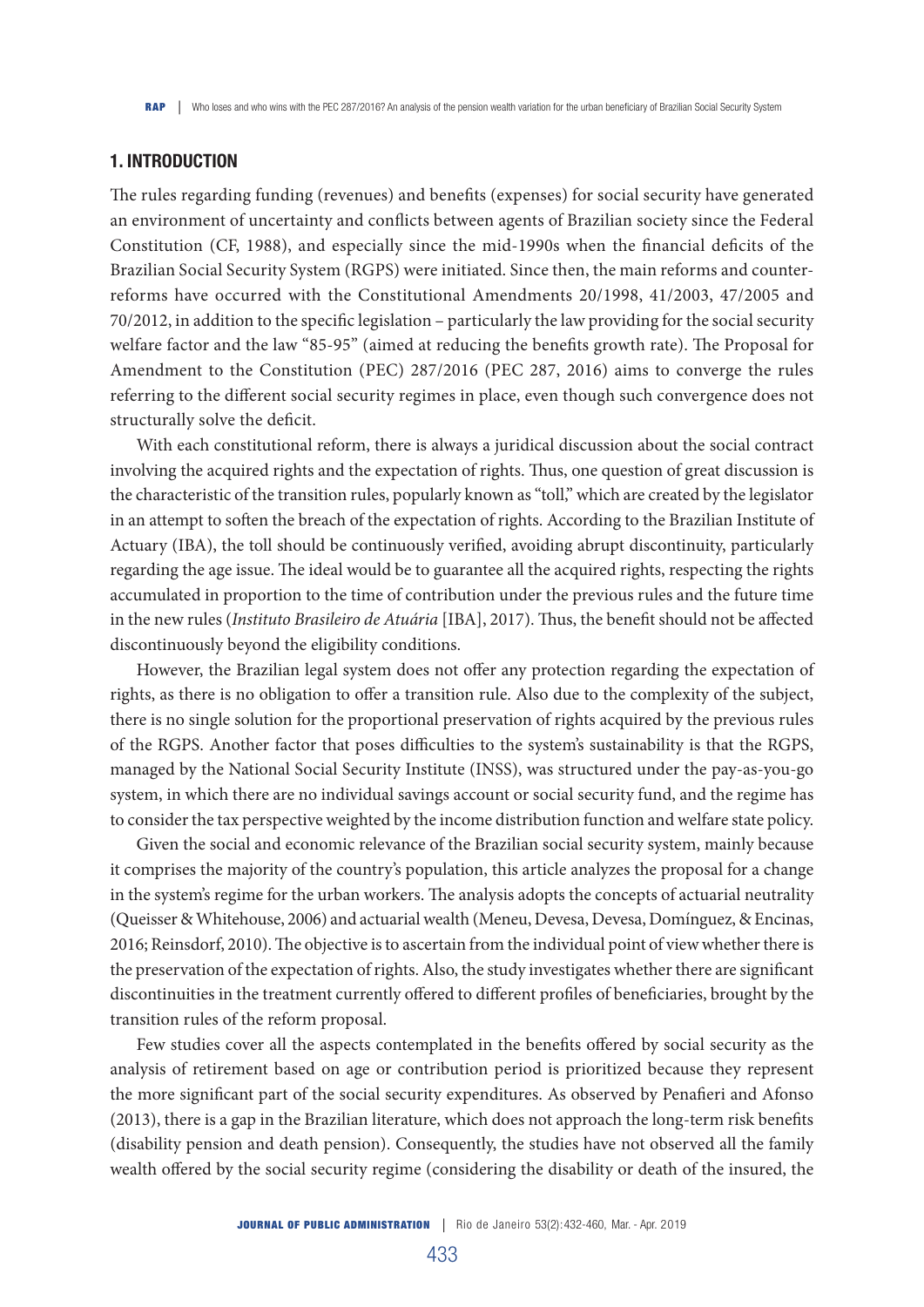latter implying in the possibility of reversion to the spouse or partner, as well as to minor children). In this article, all the long-term benefits offered by social security were projected, which is an innovation in the Brazilian academic production.

The study considered the wealth variation as the actuarial wealth measured by the net actuarial present value of the cash flow stream of the insured and their family, together, as calculated in the study by Rodrigues and Afonso (2015) and Freire and Afonso (2015). However, we extended to three lives because of the measurement of the pension that contemplates reversion to a minor. The use of the net present value indicator, instead of the internal rate of return, for example, is justified because it is the only one that allows measuring wealth variations in monetary units, despite the disadvantage in raising the discussion about the definition of the threshold fixed for the discount rate assumption.

Some studies based on the current rules analyze the variation caused when an insured chooses a) to anticipate the retirement considering the contribution period (calculated with the social security welfare factor); or b) to postpone it to enable the use of a higher welfare factor, or using the factor '1' if they match the rule "85-95" (Penafieri & Afonso, 2013; Zanella, Carvalho, & Afonso, 2014). This study is not the only academic attempt of evaluating the reform proposed in Brazil by the government of President Temer. Research such as the work by Afonso and H. Zylberstajn (2017) and Ferreira (2018) also studied the Constitution Amendment PEC 287 (2016), but adopted different indicators and approaches, and did not take a closer look at the benefits paid by disability and death, which are always more frequent after raising the minimum age for the planned retirement benefits. It should be pointed out that this study does not aim to compare the Brazilian case with other countries. For this matter, we recommend the international research carried out by organizations such as the Organization for Economic Cooperation and Development (OCDE) (Organisation for Economic Co-Operation and Development [OECD], 2011, 2013, 2015), the World Bank (Pallares-Miralles, Romero, & Whitehouse, 2012), and the International Labor Organization (International Labour Organization [ILO], 2017) (the latter is focused on labor issues, reducing inequalities, and protecting low-income populations).

Clark, Smeeding, Burkhauser, Quinn, and Moon (2004) used similar factors as those proposed in this research and identified four ways of comparing wealth transfer in social security systems: transfer between higher and lower incomes; men and women; single and married; and past and future generations. Mazzaferro, Morcicano, and Savegnago (2012) included in the debate the issue of the insured person's education, which has a high and well-known correlation with income. This article compared the changes in wealth based on an actuarial approach through representative individuals. The study innovates by detailing two dimensions: the combination of different age profiles and contribution periods. This innovation is an outcome of the analysis of how the insured are affected regarding their different ages and the period they have contributed to the system, as well as the analysis of the dimensions 'income' and 'gender' which are traditionally used.

Against this backdrop, some questions that are naturally asked from all over society are:

- Which insured profiles will be most affected by the entry into force of the proposed pension reform?
- Is there similar treatment regarding the effects of the transition rule on the insured's family wealth?
- Will the pension reform harm the entire the insured population?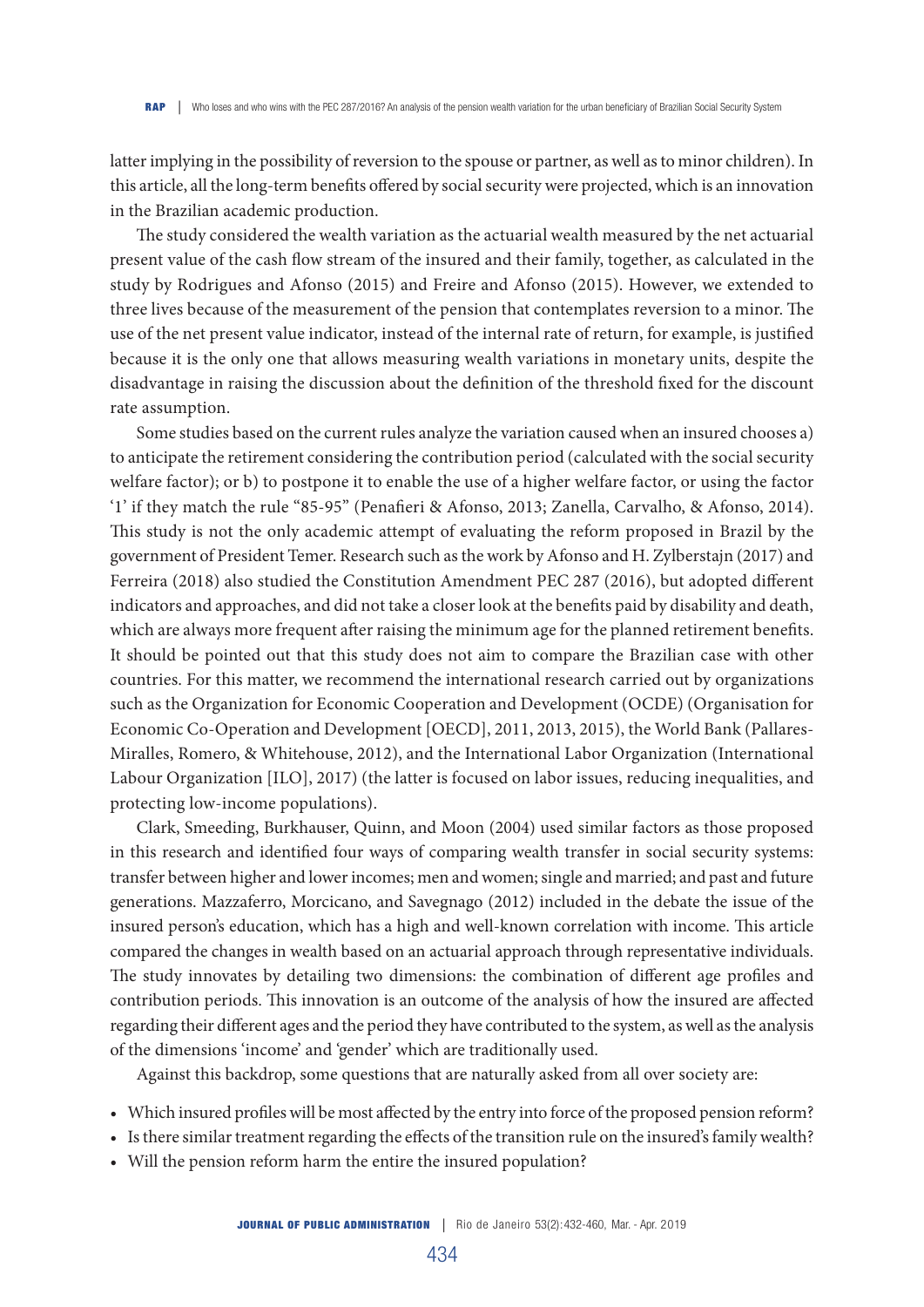This article addresses these issues and advances on aspects of measurement and improvement of the transition rule. The results suggest the proposal of more balanced rules by the government. We, therefore, seek to contribute to the debate on pension reform and to bring relevant information to the society.

#### 2. LITERATURE REVIEW

The social security system is a complex institution performing several roles simultaneously (Quinn, 1999). Some aspects resemble a long-term savings program, which represents the primary purpose of complementary pension plans, usually designed so that pricing reflects the actuarial fairness that, according to Queisser and Whitehouse (2006), is defined by the benefits throughout the life of the insured. Numerically, actuarial fairness is established by the equality between the net present value of social security contributions and benefits, both in the past and in the future. In Brazil, because supplementary pension plans are optional and the current offers are limited to contribution plans in the form of capitalization of individual savings accounts, the actuarial fairness is a mandatory contractual clause (considering that this model does not have the mutualism present in the old private plans that offered a previously established benefit).

The social security system also has features of products such as insurance, since it offers coverage in case of disability (disability pension) or death (death pension to the spouse and children) of an insured. It is also an essential program of family income redistribution since its structure of progressivity transfers income from high-income participants to those with low income. In this context, actuarial fairness is not always favored and, consequently, the concept of actuarial neutrality takes more space. For details of the design of Brazilian social security system and a comparison with BRIC countries, and others of the North and Latin America, as well as Germany, Italy, Portugal, and Sweden, see Matijascic (2016).

The first significant study that detailed the concept of actuarial neutrality and actuarial fairness was that of Queisser and Whitehouse (2006). For the authors, neutrality involves a marginal economic concept related to the effect of working for additional time, such as a few months or years, and therefore is also called marginal actuarial fairness by some authors, such as Belloni and Maccheroni (2013). As for D'Addio, Keese, and Whitehouse (2010), if the pension system does not penalize or reward early retirement, then it is actuarially neutral in its impact on work incentives. The authors show that for most of the countries studied, members of the Organization for Economic Co-operation and Development (OECD), there is a trend between recent social security reforms regarding the reduction of neutrality. The reforms are encouraging more than the actuarially proportional to the postponement of retirement from 60 to 65 years, which can be seen as an attempt to reduce the frequency of early retirements. Against this trend would be only the countries of the Czech Republic and Korea for those with average wages or Ireland and Slovakia for lower wages.

It is important to recognize that for the mandatory social security system, it may be interesting to count on simple and uniform rules treating insured people of different profiles in the same way, and this aspect can be a powerful instrument of the income distribution. Curiously, Gragnolati,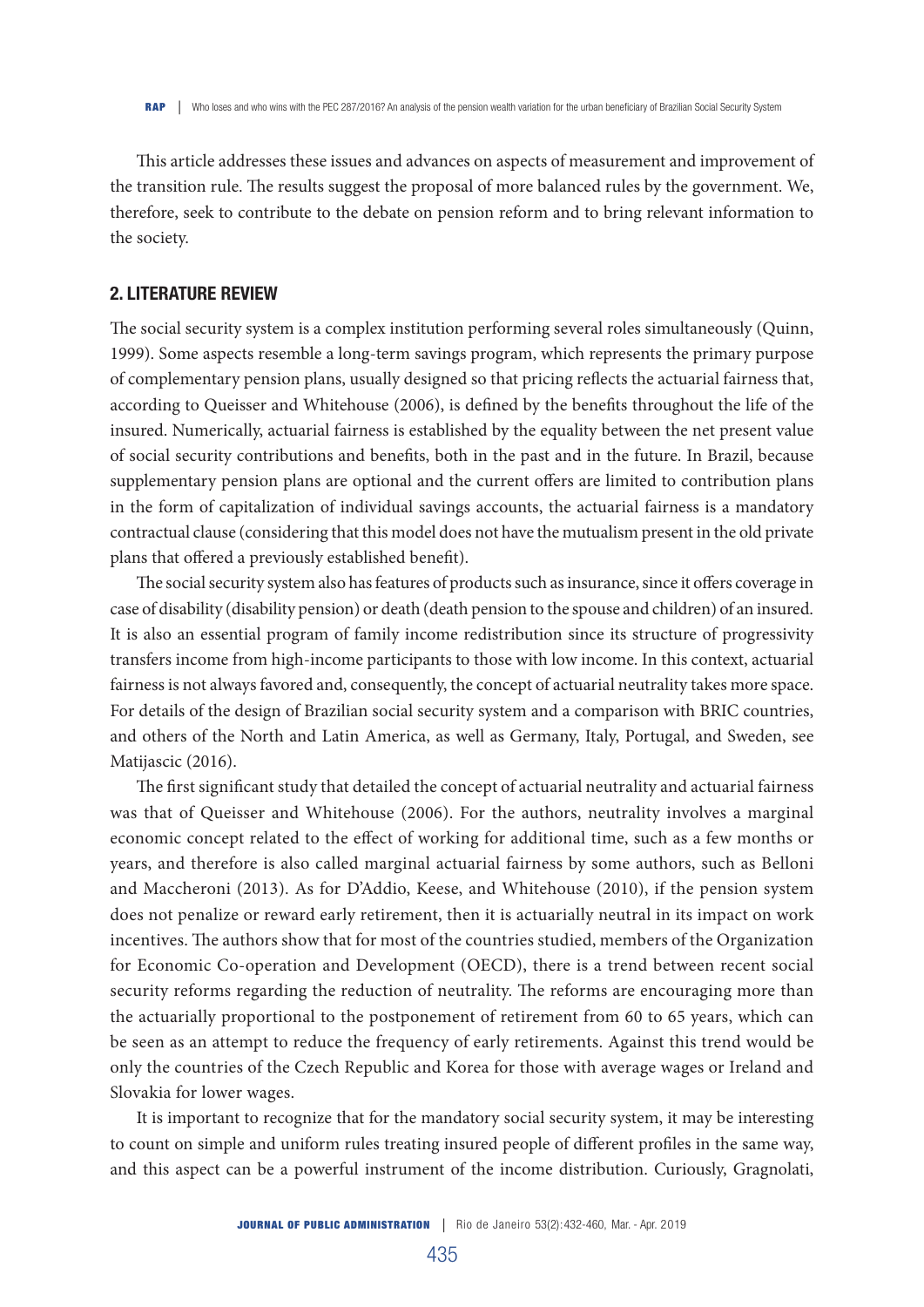Jorgensen, Rocha and Fruttero (2011) have identified that the government does not always exercise the distributive function intentionally, although changes in rules tend to have this purpose. This reinforces the importance of studying the rules regarding the system's funding and benefits, observing the concepts of actuarial fairness and, especially, actuarial neutrality.

The current global demographic and economic issues together with aspects related to the labor market have produced imbalances between revenues and expenditure of social security systems in several countries, which motivated parametric or structural funding reforms, the latter observed by H. Zylberstajn, E. Zylberstajn, Afonso e Souza (2010) for the Brazilian case. Parametric reforms try not to break with the funding regime, with the rules of funding and benefits in force, changing only the parameters of the same structure. Pallares-Miralles et al. (2012) show that the main parametric changes refer to the eligibility conditions, contribution rates and incidence, benefit accrual formula and its adjustment, period of payment, establishment of the benefits for minimum and maximum amounts.

The Brazilian reform proposed in 2016-2018, as well as the changes started in the 1990s referred to the qualifying conditions (minimum age and contribution period) and in the formula for calculating benefits (accrual formula). In addition, the changes only applied to future benefits, since Brazilian consolidated jurisprudence that there is an acquired right for the benefits already granted, which may change only for monetary restatement. In a way, the notion of 'acquired right' for social security – which is debatable in several countries – ends up rewarding the previous generations who were precisely those who fail to update the rules on funding and benefits or do not carry out the gradual parametric reforms that would ensure the system's sustainability.

The Constitution Amendment (PEC) 287/2016 providing for the pension reform sent by the executive branch to the parliament at the end of 2016 has been modified over the past months and changes are under discussion until the present day, marked by the last months of President Temer's mandate (end of 2018). To understand the difficulties to approve the reform, it is essential to keep in mind that this type of legislation requires a two-way vote and approval of at least 3/5 of the members of the two houses of the legislative, The Chamber of Deputies and the Senate. This article shows the three main versions of the reform proposal, which was not yet approved at the time of its publication. The details about the evolution of the proposed parametric changes for the RGPS urban pensions are summarized (in appendix).

Social security reforms are usually motivated by the fiscal factor, and aspects related to the progressivity in income are always present. Considering this characteristic, we group the main recent national studies from a fiscal and distributive point of view, as well as from the point of view of the insured, used in this study. The studies are separated based on the conclusions we understand as the most interesting within this classification, which is subject to overlapping.

#### 2.1 Fiscal point of view

In this group of studies, the factors that affect the fiscal sustainability of the RGPS are highlighted, such as those of Leite, Ness and Klotzle (2010) for the period 1995-2006; Matos, Melo and Simonassi (2013) for 1990-2010; Miller and Castanheira (2013) for 2005-2050; and Lima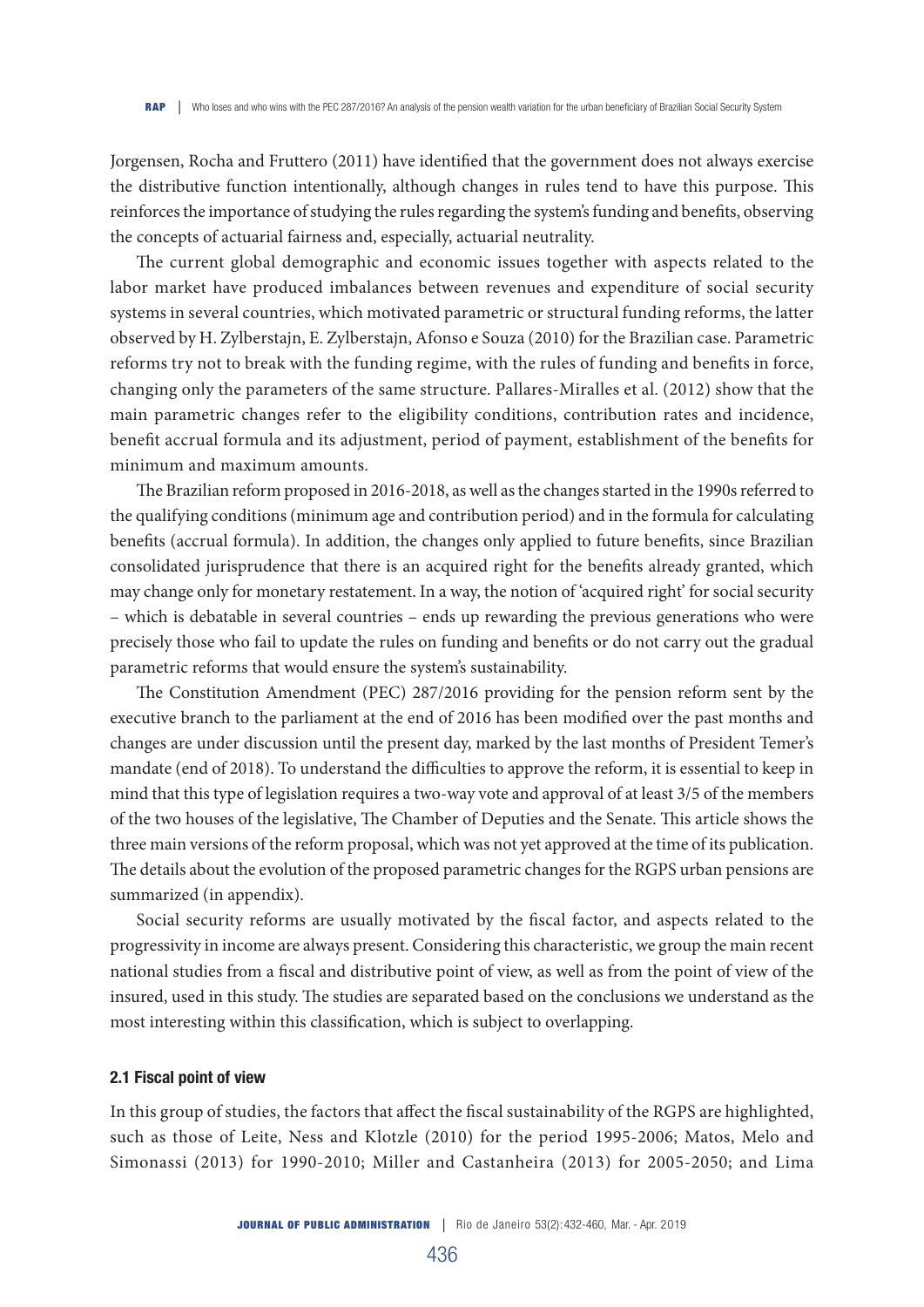and Matias-Pereira (2014) for 2003-2030. These studies use explanatory factors such as fertility and mortality rate, the real growth of contributions, the dependency ratio (number of insured per taxpayer), informal work, unemployment rate, and minimum wage value. They all conclude that the system is not sustainable, except for Matos et al. (2013) who conclude that the deficit performance of the RGPS could have characterized insolvency only between April 1994 and October 1997. However, Lima, Wilbert, Pereira and Paulo (2012) agree with the majority of the authors and show that, even with the implementation of the social security welfare factor in the late 1990s, the slowdown in expenditure growth did not lead to structural equilibrium. For the authors, the factor affects only the pensions based on contribution period, which represent one-third of the total amount. This conclusion corroborates the arguments by Delgado, Querino, Rangel e Stivali (2006), who said that the social security welfare factor had led to a large reduction in the average amount of the affected pensions, especially in the case of women. The authors say, however, that it did not provoke an increase in the average age of retirement, emphasizing that it was the Constitutional Amendment (EC 20, 1998),, which was truly responsible for the significant increase of the average ages.

These studies point to demographic factors as responsible for the current growing deficits, such as the increasing dependency ratio among the elderly and the population aging rate, resulted in large part from the drop in fertility and mortality rates. The conclusion when analyzing these studies is that the insolvency of the RGPS is not explained only by endogenous factors such as benevolence in the rules of access to benefits or low contribution rates. The main explanation is the funding regime, which is strongly dependent on exogenous aspects such as demographic dynamics, economic growth, employment level, and degree of formality of the labor market.

#### 2.2 Distributive point of view

A group of studies evaluates the progressivity (reduction of inequalities) or regressivity in the income distribution by the Gini Index decomposition. They usually work based on data from the National Household Sample Survey (PNAD), the Continuous PNAD (Caetano et al., 2016; Medeiros & Souza, 2014; Rangel & Saboia, 2015), or the Family Development Index, which, according to Reis, Silveira, Braga and Costa (2015), minimizes deficiencies in the Human Development Index.

The main conclusions are that the state has influenced progressively in the RGPS, which is desirable but is influencing with regressivity in the social security special system for public servants (RPPS) at the federal level (Medeiros & Souza, 2014). According to Rangel and Saboia (2015), even after 2013, with the limitation of the value of the social security tax (INSS) ceiling for the public servants insured by the federal RPPS (because of the creation of the Funpresp pension fund), there would be no major impacts on (regressive) income distribution despite the reduction in public spending in the long term. Recently, Caetano et al. (2016) concluded that, with the possibility of the end of the social security welfare factor, there would be a decrease in the RGPS progressivity, i.e., it has the function of reducing inequalities mainly because it only influences contributory pensions, whose beneficiaries have higher income.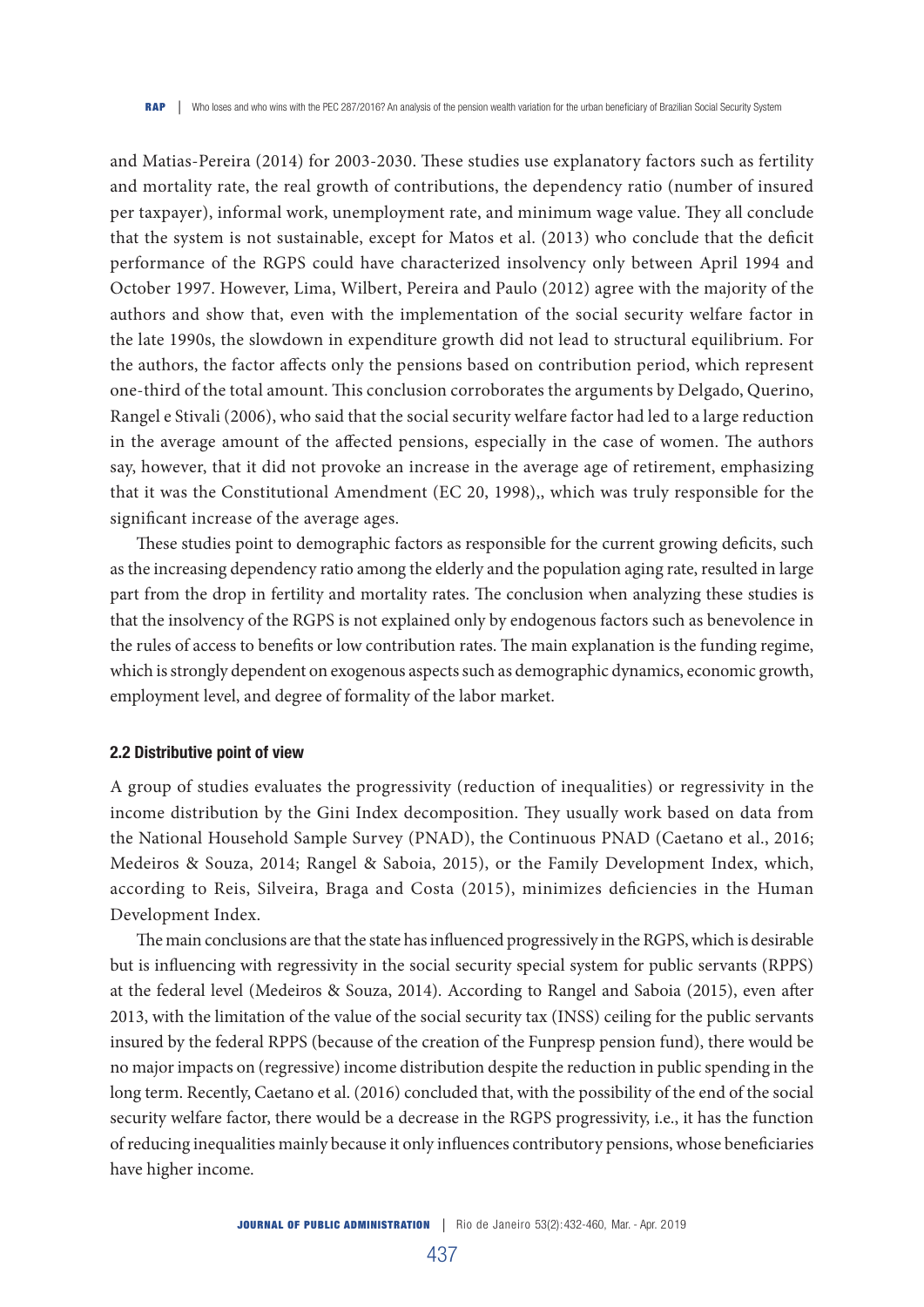Other studies carry out factual or counterfactual exercises based on indicators such as qualifying conditions, replacement ratio, internal rate of return and the (actuarial balance) rate required, applied to the PNAD data (Afonso & H. Zylberstajn, 2017; Ferreira, 2018; Marri, Wajnman, & Andrade, 2011) or individual data of the people insured by the RGPS (Afonso, 2016). According to current rules of the RGPS, Afonso (2016) observes the evidence of progressivity due to the better indicators obtained for women, less educated, lower income individuals, and for age pensions. However, with the amendments proposed by the PEC 287/2016, Afonso and H. Zylberstajn (2017) conclude that the original version of the reform (the one presented by the executive branch at the end of 2016), improves the actuarial fairness of the system and worsens the distributive progressivity of income. They explain that the most significant disadvantages are for women, because of the loss of anticipation of five years in retirement, and the lower income insured population since the retirement by age in that version of the reform would have the grace increased from 15 to 25 years. Subsequently, the bill went through modifications from December 2016 to December 2017. Ferreira (2018) analyzed the modified version using the PNAD data and projecting the insured persons who would be retired over a 30-years horizon. She compared the data considering the rules in force and the rules provided in the two versions of the PEC 287 (2016). The author segregated the insured by income, occupation, region, ethnicity, and education, analyzing who would be able to retire and who could no longer retire with the changes. The conclusion was that women and the population in the rural areas would be the ones to lose more benefits in the original proposal presented by the executive branch at the end of 2016. As for the version modified in the Congress and debated at the end of 2017, the lost observed before for the rural population was remedied. Regarding the decrease in the amount of the initial monthly income (replacement), the first version would produce more considerable losses mainly in the population with income ranging from one to five minimum wages. However, the study did not analyze the new changes that would occur at the beginning of 2018, when the legislative branch reestablished the grace from 25 to 15 years.

#### 2.3 Point of view of the insured

Among the studies that emphasize the insured's point of view, we highlight the pioneering work by Giambiagi and Afonso (2009), who calculated the actuarially balanced contribution rate, which equals the expected present value of contributions and pensions of RGPS, for differences in gender and educational level. They concluded that rates of 31% (employee 11% plus employer 20%) are excessive for retirement based on contribution period, but benevolent for retirement by age, especially for women with longer life expectancy. Previously (in 2007), the government had already reduced the individual (liberal professional) taxpayer's rate from 20% to 11% in the case of retiring at the minimum wage (usually retirement age). Based on this measure, Foguel, Moreira, and Santos (2012) concluded that this change reduced the level of informality, reaching a relative increase of 9% (men) or 5% (women) in the probability of voluntary contributions.

Penafieri and Afonso (2013) analyzed the possibility of the insured to postpone retirement based on the contribution period using the social security welfare factor, choosing the new full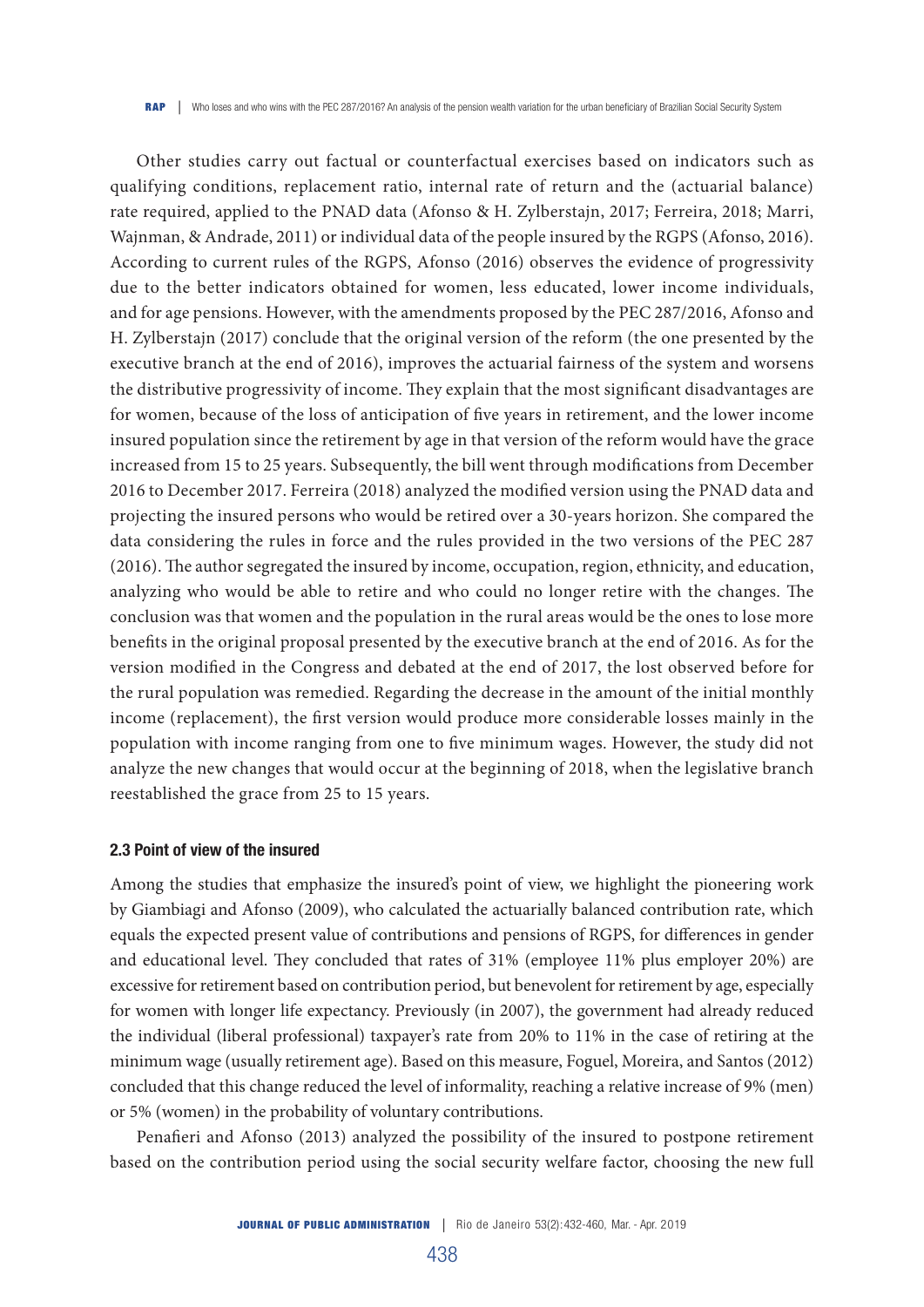retirement adopting the rule "85-95". Using the indicators replacement ratio, internal rate of return, and actuarial balance rate, they concluded that the welfare factor penalizes early retirements more than the actuarial neutrality, that is, it reduces the benefit value more than necessary by the marginal actuarial balance between contributions and benefits. However, according to Caetano et al. (2016), even with this advantageous incentive for the lack of actuarial neutrality of the social security welfare factor, in general, the worker chooses not to postpone their retirement in exchange for a higher replacement ratio.

Zanella et al. (2014) also emphasize the insured's decision-making. They calculated the optimal periods for the insured in the RGPS to come out of retirement (which would be declared unconstitutional by the Federal Supreme Court on October 26, 2016). Based on the incentive represented by the gradual improvement of the social security welfare factor applied to the average of the wage contribution, the authors used the indicators replacement ratio, internal rate of return, and effective and required rate to find that the internal rate of return would be maximized on average at four years and 10 months after retirement (men) or 7 years and 10 months (women).

Rodrigues and Afonso (2015) adopted the replacement ratio indicator using actuarial annuities with multiple lives to calculate the total benefit (original retirement, special benefit, and supplementary retirement) in the scenarios before and after the change with the implementation of Funpresp. The authors found that the voluntary participation for the public servant who started working in government before February 2013 is unfavorable for all genders, ages, and income levels, as there would be a 17% reduction in the value of retirement for men and 15% for women. Only very unlikely conditions, with a real rate of return on assets of more than 9.4% per annum, would mean that these benefits would not be reduced.

These studies corroborate, directly or indirectly, the importance in establishing the rate of return assumption or the discount interest rate. Although not a study emphasizing the insured point of view but the fiscal one, Caldart, Motta, Caetano, and Bonatto (2014), when analyzing the robustness of the actuarial result of the RPPS in the state of Rio Grande do Sul, concluded that the interest rate is more relevant than other assumptions. The authors empirically observed the importance based on the sensitivity of the results, first to the interest rate, wage growth rate and actuarial table (survival and death probabilities). As for a more-in-depth theoretical study, Benelli, Siviero, and Costa (2016) offer a broad bibliographic review and detailed theoretical explanations about the various actuarial assumptions and their impacts on the insured and the institution. In the previous year, the issue was discussed in public consultation with actuary professionals, with subsequent normatization by the Actuarial Pronouncements Committee 003 of the Brazilian Actuarial Institute (IBA, 2016) to act in private pension entities. The consultation involved, biometric assumptions (actuarial tables of survival, mortality, disability, and morbidity), demographic (family composition, rules of retirement and turnover/replacement), economic (inflation, wage growth and benefits) and financial (real interest rate). In 2017 and 2018, the Ministry of Social Security opened a public consultation and created working groups to propose amendments to the norms that deal, among other things, with the parameters chosen for the assumptions and hypothesis of the actuarial evaluations of the RPPS, states, federal district, and municipalities. Regarding the RGPS, there are no specific norms to address these benchmarks, perhaps because the financial regime adopted is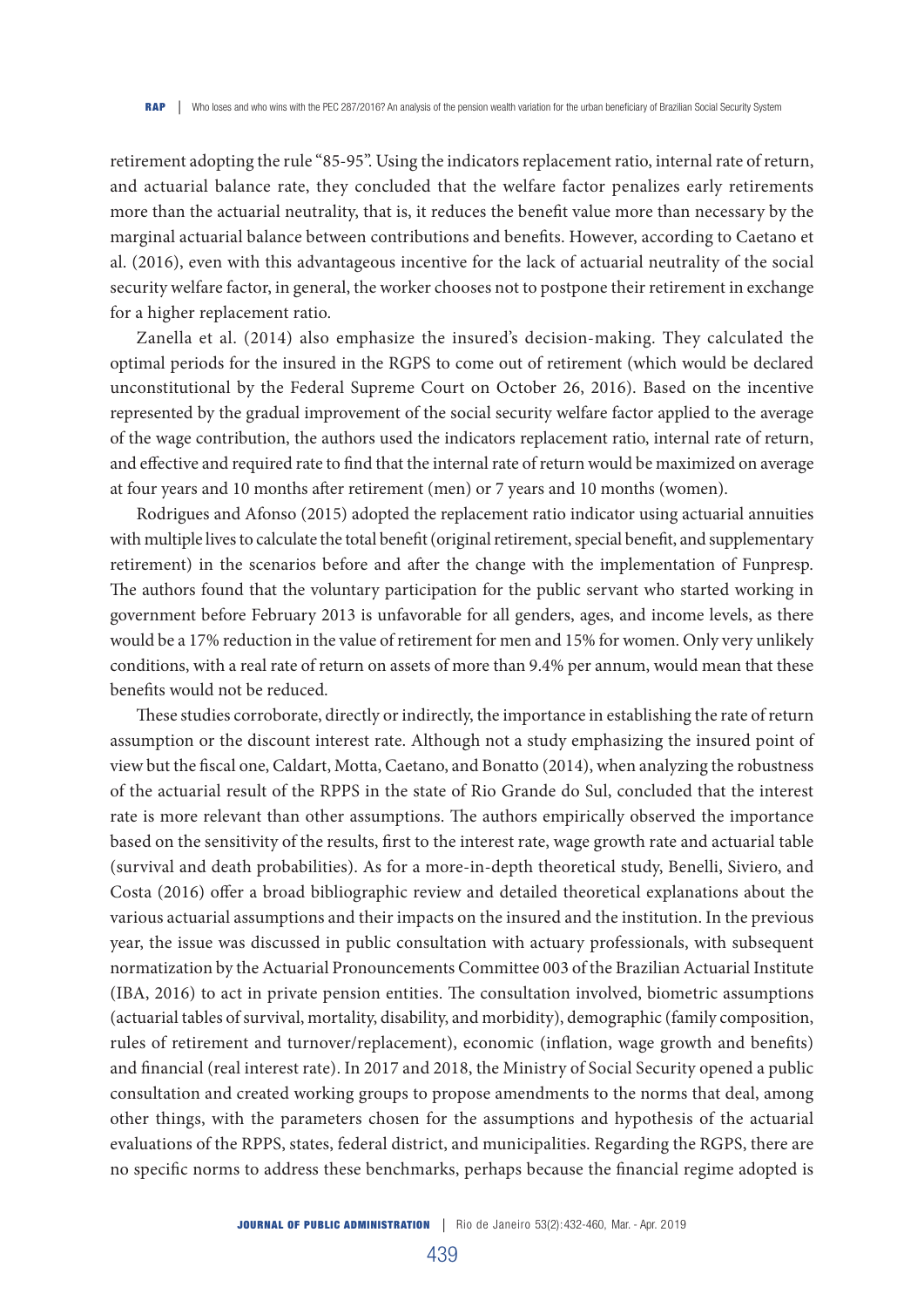pay-as-you-go, although there are annual long-term actuarial projections made and published in the Budget Guidelines Law.

## 3. METHODOLOGY

Professionals and academics involved in social security often use terms such as financial and actuarial balance, solidarity and mutualism. These concepts are applied to the Brazilian context of social security by the perspective of the system as a whole, but from the point of view of the insurer and not of the insured, as explained by Nogueira (2012). The point of view when analyzing the system may offer conflicting objectives between the concepts of actuarial neutrality and actuarial fairness detailed by Queisser and Whitehouse (2006). In addition, the insured's individual perspective has particularities that will be discussed in detail.

In order to quantify actuarial neutrality, only the net present value of the future cash flow from the insured's point of view is calculated, since we are interested in the future variations analyzed here by a new social security rule that does not retroact. Thus, we calculate the gain or loss of actuarial wealth in the situation of working longer due to the change of rules. By the value of money in time, postponing retirement reduces the wealth, in addition to the fact that it will be received for less time. However, if the benefit is postponed there is an incentive to increase the replacement (initial amount of the benefit), in some cases, the second effect may surpass the first. If the incentive is made in a way that does not generate increase or decrease of wealth, the effects cancel out, and the new regime will be of actuarial neutrality. However, social security reforms around the world almost always aim at reducing the insured's wealth in order to become a sustainable social security system.

The changes in the rules proposed in the PEC 287 (2016) are summarized in box 1. If on the one hand, they increase the contribution time and the minimum age for the planned retirement, on the other they usually change the amount of the benefit for less (in some cases, curiously, for more). To verify some of the cases in which there is a gain in the replacement ratio see columns "social security welfare factor - current rule" and "replacement ratio – new rule" in tables 3 and 4 of the section 'results and discussion'. These show the comparison of the new percentages of replacement ratio applied to the average of all wage contribution with those of the calculation of the welfare factor or the rule "85-95" applied to the average of 80% higher salaries.

From this scenario of changes, we calculated the combined effect of the change in the initial date and initial amount of the benefit in wealth, identifying those most affected. The transition rule is made with the objective of no abrupt changes mainly in the rules of benefits for the insured who are in the imminence of acquiring the right to the planned retirement. Therefore, it is important to evaluate whether actuarial neutrality occurs mainly for the group that is close to retiring, and whether there is homogeneity for the negative changes in actuarial wealth in the other insured profiles.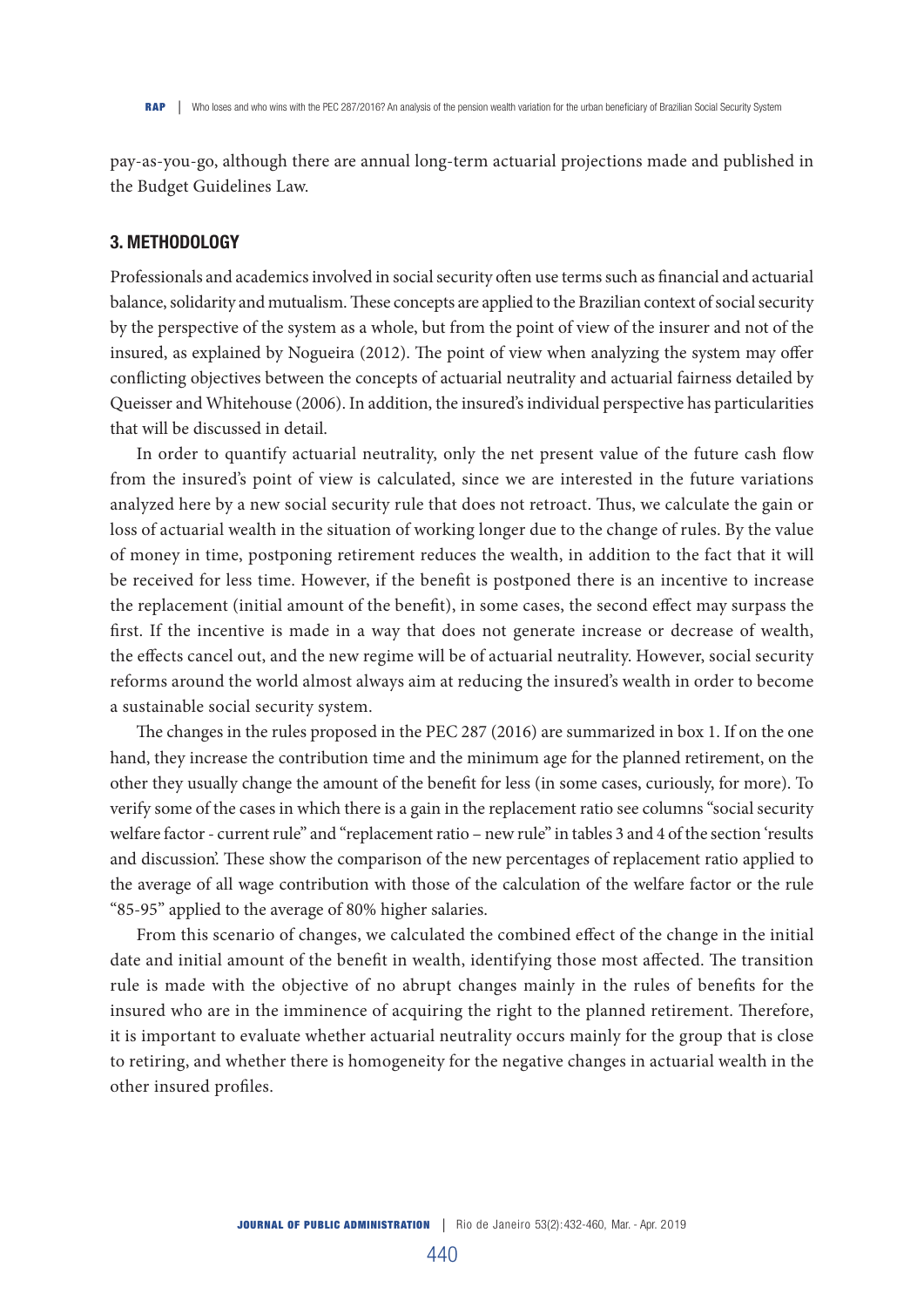## BOX 1 MAIN CHANGES PROPOSED BY PEC 287/2016 (VERSION OF JANUARY 2018)

- 30% toll on the contribution period remaining to reach 35 years (men) or 30 years (women) at the time of passing the reform, for the retirement based on contribution period;
- Creation of minimum ages to retire based on contribution period: 55 years old (men) or 53 years old (women), with a one-year increase every two years after passing the reform, reaching 65 years old (men) or 62 years old (women);
- Increase of the minimum age for retirement based on age (only women): from 60 to 61 years old after two years of passing the reform, and for 62 years old, after four years of the reform. Note: For men, the minimum age to retire remains at 65 years old;
- For retirement based on the contribution period, the social security welfare factor and the rule "85-95" (optional) are extinct. For retirement based on age, end of the social security welfare factor (optional) and of the replacement percentages of 85% + 1.0% for each year that exceeds 15 years of contribution, limited to 100% (at 30 years);
- Creation of new replacement percentages for any future retirement: 60% + 1.0% for each year that exceeds 15 years of contribution, + 1.5% from 26 years, + 2% from 31 years and + 2.5% from 36 years, limited to 100% (at 40 years of contribution);
- Benefit salary: change from the average of the 80% highest contributions to the average of all contributions paid;
- Reduction of the survivor benefits from 100% to 50% + 10% for each insured (spouse or dependents) without quote reversion, limited to 100%.

Source: Elaborated by the authors.

#### 3.1 Representative individuals and adopted assumptions

The cash flow and present actuarial value were based on the non-behavioral micro-simulations model for representative individuals, with different characteristics of gender, age and contribution period, in addition to the wage contribution (a proxy for income profile). Calculations were made for thousands of INSS profiles of insured people who have not yet met the requirements for planned retirement and are subject to the transition rule. The contribution period varied from 15 years (grace of 180 contributions). The age varied from 45 years for men or from 40 years for women, because at these ages the individuals will be 65 or 62 years old, respectively, when the transitional period for minimum age will be equivalent to the definitive rule. In this way, there is a broad understanding of the impact of the changes in the benefit rules to be granted if the legislation of PEC 287/2016 passes. Box 2 shows the profiles of the insured and the actuarial assumptions used for the projections on the base date of the change of the rules with the approval of the reform.

The assumptions related to family composition, percentage of insured with spouse or partner and their age, as well as the number of minors and the age of the youngest child, were chosen according to the standard generally used and the characteristics closest to the insured population (an example of study on the variation of the assumptions regarding family composition is the work by Freire and Afonso, 2015). According to national studies, the real discount rate was set at 3% per year and the real wage growth rate was defined as 2% per year, in line with Giambiagi and Afonso (2009); Afonso and Lima (2011); Penafieri and Afonso (2013); Caldart et al. (2014); Rodrigues and Afonso (2015); Afonso (2016). It should be noted that wage growth of 2% was set only for the middle-income profile, because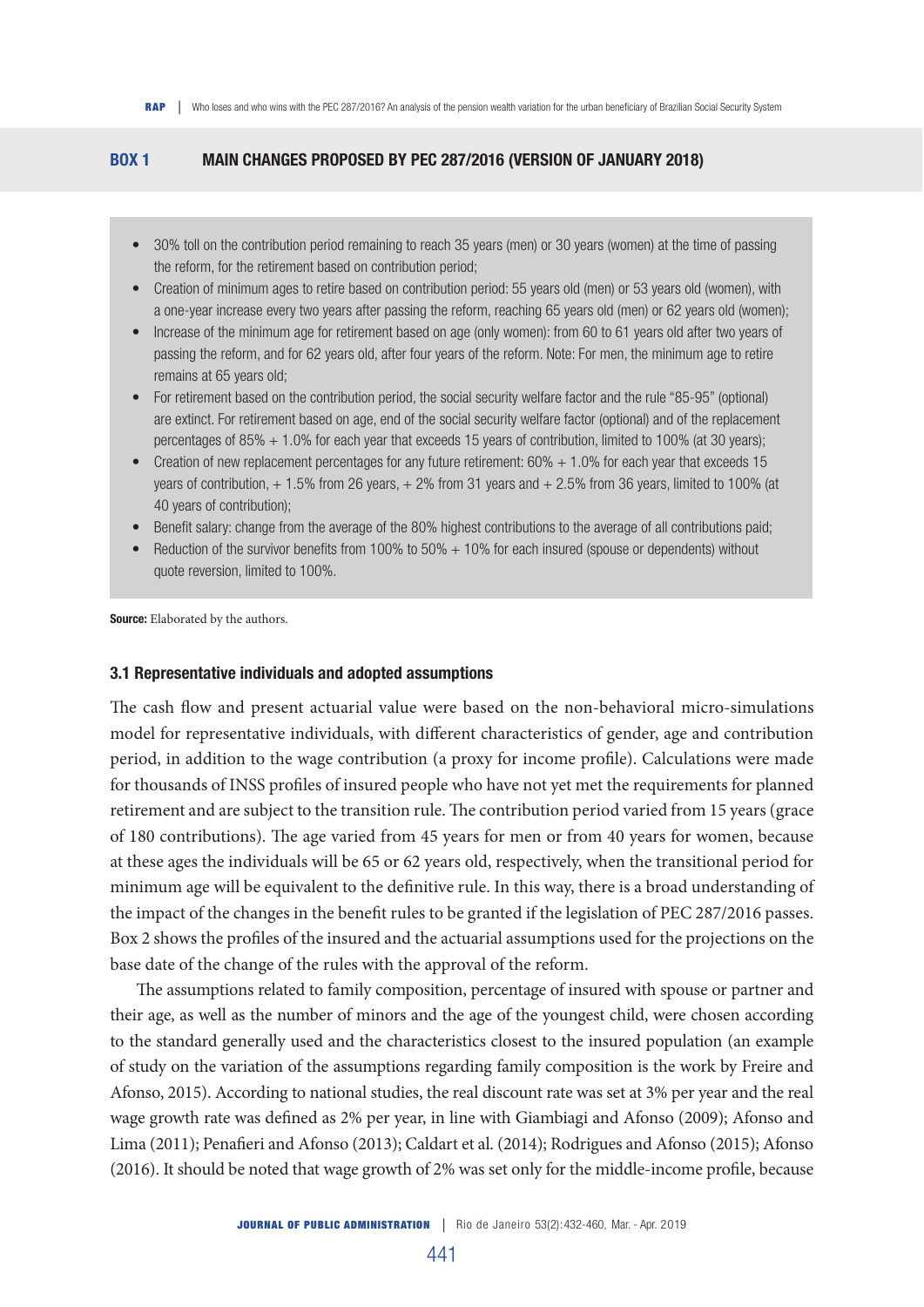as it is a study of the transition rule applied to the employee who is at the end of their working life, it was considered that the profile of low income equal to the minimum wage will continue with this salary level (zero salary growth), while for the profile of people with wages above the INSS ceiling, positive wage growth is irrelevant for purposes of changing the value of the employee's contribution precisely because there is this upper limit.

# BOX 2 REPRESENTATIVE INDIVIDUALS AND ASSUMPTIONS ADOPTED TO PROJECT THE CASH FLOW (BASE ON JANUARY 2018)

- Age/gender of the insured: variable from 40 to 65 (men) and from 40 to 60 years (women).
- Contribution period: variable from 15 to 35 years (men) and from 15 to 30 years (women).
- Wage contribution on the date of the reform: R\$2,185.00 profile of middle-income according to PNAD (rate of 9%); minimum wage R\$965.00 – profile of low-income (rate of 8%); INSS ceiling R\$5,645.81 – profile of highincome (11% rate of contribution).
- Contribution rates: 8%, 9% or 11% according to provisions established by Ordinance from the Ministry of Finance.
- Real wage growth rate: 2% per year (middle-income); null (low-income); not applicable (high-income).
- Density of future contributions: 100% (no interruptions during the contribution period).
- Percentage of insured with spouse or partner: 100%.
- Age of spouse or partner: four years difference between men and women.
- Age of the youngest child: was born when the mother was 35 years old.
- Age where children are considered adults for the purpose of survivor benefit: 21 years.
- Percentage of the benefit paid to survivors: 100% (before the reform) or 70% (after the reform).
- Actuarial table of survival/mortality of non-disabled person: IBGE 2016 (IBGE, 2017) by gender, put in months by exponential interpolation, and extrapolated by the Blended method (Hustead, 2005:3) by exponential regression from 80 to 115 years with data from the last 20 years of probabilities.
- Actuarial table of survival/mortality of disabled person: Experience IAPC.
- Actuarial table for disability entry: Álvaro Vindas. Available at: <www.atuarios.org.br/tabuas-biometricas>
- Real interest rate (discount): 3% per annum (insured opportunity cost).

#### Source: Elaborated by the authors.

It is important to make observations regarding some international studies presented here, such as the work by Queisser and Whitehouse (2006). The authors suggest that the rate of wage growth should be defined as the one used for the discount rate. In our point of view, this suggestion is not compatible with the Brazilian context, due to the high-interest rates in the country. There is no consensus on the international literature, and recent studies by the Organization for Economic Cooperation and Development have set the rate of wage growth at 1.25% (OECD, 2015), whereas previously it was 2% (OECD 2013, 2011), while the discount rate has always been maintained at 2%. In the last OECD study, the rate of wage growth for the member countries ranged from 0.94% to 2.47% and the discount rate, between 1.08% and 2.75% (OECD, 2015).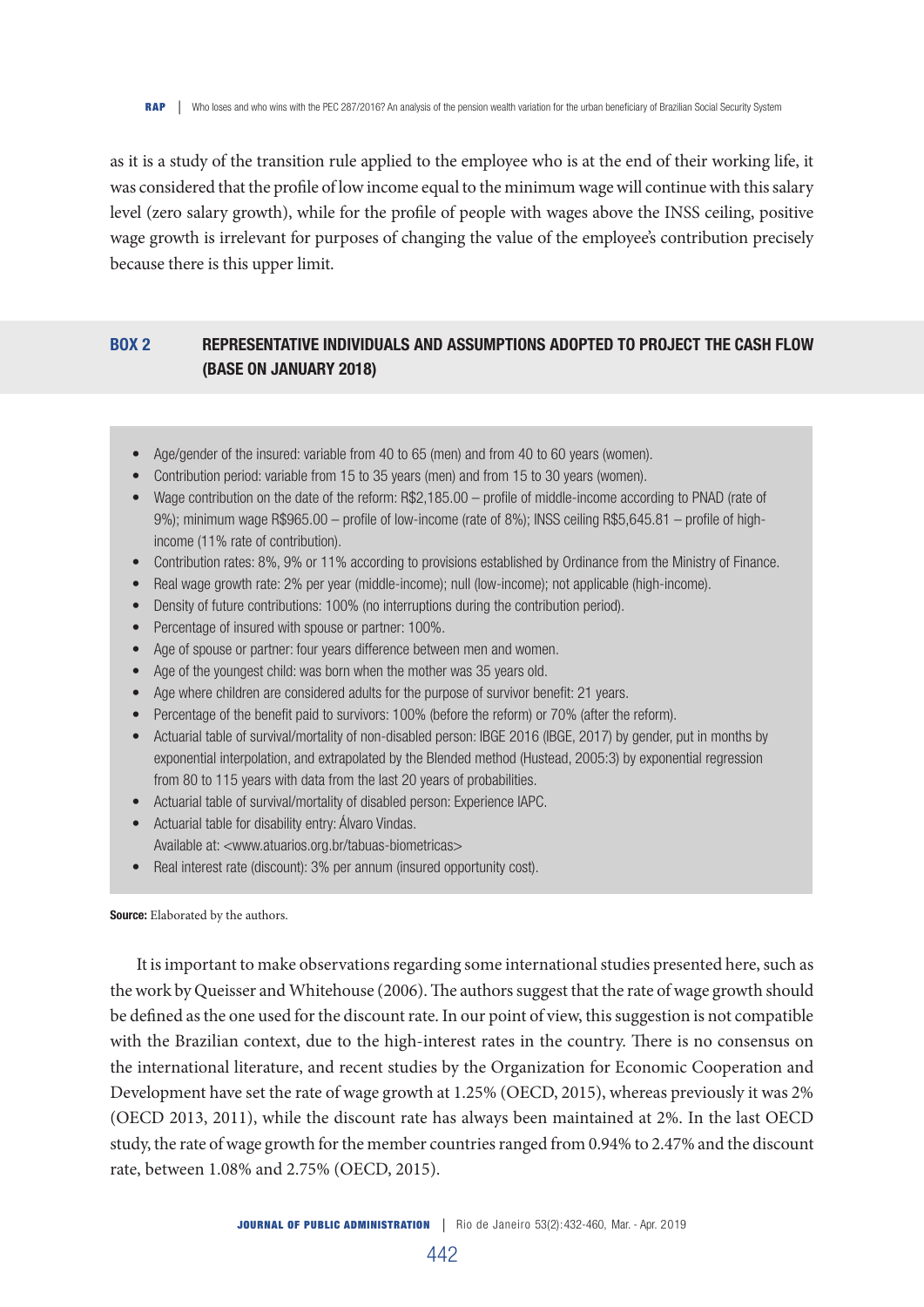#### 3.2 Wealth indicator

Feldstein (1974) defines the gross social security wealth as the present value of the retirement benefits that could be required by everyone who is working or already retired. The net social security wealth, however, is defined as the gross social security wealth less the present value of taxes and social security contributions to be paid by those who work.

Börsch-Supan (2000) uses the concept of net social security wealth at the individual level and calculates the incentives that lead the insured to postpone their retirement. Reinsdorf (2010) and OECD (2015) also use the individual level of wealth and call it net pension wealth, considering the possibility of a social security contribution or any tax paid by the insured already receiving benefits.

For the indicator of the actuarial wealth of the individuals observed in this study, the present value of the cash flow of the social security balance of each month of the insured was used. Therefore, the present value of the benefits less the social security contributions was calculated, which was further decomposed by the benefits of planned retirement (based on age or contribution period), disability retirement and survivor benefits, according to the model explained in detail in this section.

According to Meneu et al. (2016), actuarial wealth is constructed from the present actuarial value, discounted from an interest rate, from a series of future payments made and received. The actuarial nature is characterized by the fact that each cash flow is multiplied by the probability of payments made or received estimated by the actuarial tables.

Therefore, the cash flow was calculated according to the annuities of the traditional deterministic actuarial mathematics, i.e., using the statistical concept of expected value of a random variable with known probability distribution (Bowers, Gerber, Hickman, Jones, & Nesbitt, 1997; Pitacco, 2014). As for the national studies, Afonso and Lima (2011) detail in equations (1) to (9) the annuity involving a single life and under only a transition of the insured status into the probability ("healthy" – "dead"). Rodrigues and Afonso (2015) use the model of two lives, while Freire and Afonso (2015) use the threelives model, which is the one adopted here, (insured aged x, spouse of age y, and minor under age  $z_0$ ). Thus, we considered in the calculations the measurement of the family coverage to the dependent youngest minor (age  $z_0$ ), who will be entitled to any pension to be paid until reaching the age of  $z_1$ =21 years old, according to the assumptions shown in box 2.

Because the study also measures the long-term risk benefits, it is necessary to include the transition to the "disabled" status in order to calculate the expected value for disability retirement. This means that, on the matrix of transition probabilities of the Markov chain applied to the status of "healthy", "disabled" and "dead" beneficiary, the Hamza method was used, described in detail by Pitacco (2014), which is widely used for pension plans that provide for multiple contingencies, in this case only two, 'disability' and 'death'.

In the model, equations (1) and (2), show that the planned retirement has an actuarial present value α, being paid B monetary units to the beneficiary of age x, after the temporary deferment t, also considering in case of death, the pension reversible in (100·ρ)% to the spouse or partner of age y, with continuity to minors, the youngest aged  $z_0$ , paid until reaching the age of  $z_1$  years old. The annual allowance represented by "(13)" refers to a 13<sup>th</sup> salary, appropriate 1/12 to each month during the year, and  $v^t$  represents the financial discount factor, which is equivalent to  $(1+i)^{-t}$ , *i* is the interest rate and *t* the deferment period, that is, the remaining period for the entry into the planned retirement. It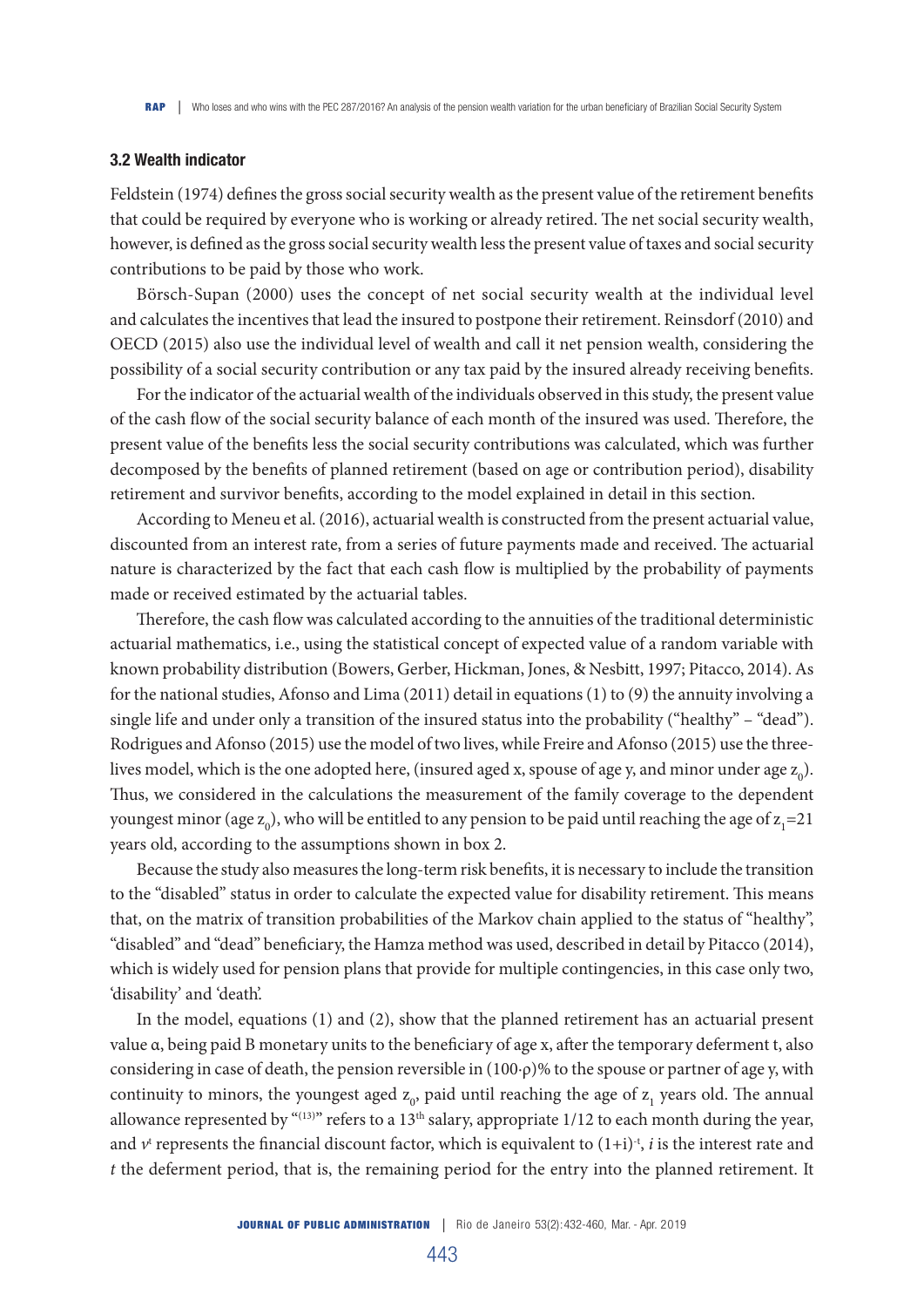was considered that the beneficiary chooses the type of retirement (based on age or on contribution period) that leads to enjoying the right in less time, according to the predominant behavior identified by Caetano et al. (2016), besides the fact that the insured usually does not prepare a cash flow to guide optimal decision-making about a possible postponement.

$$
\alpha = v^t \cdot {}_{t}P_x^{aa} \cdot B_{x+t} \cdot H_{x+t} \tag{1}
$$

$$
H_{x+t} = 13 \cdot \left[ z_1 - z_0 - t \cdot a_{x+t}^{(13)} + (1-\rho) \cdot a_{x+t:z_1-z_0-t}^{(13)} \right] + \rho \cdot \left( a_{z_1-z_0-t}^{(13)} \right] + z_1 - z_0 - t \cdot a_{y+t}^{(13)} - z_1 - z_0 - t \cdot a_{x+t}^{(13)} y + t \right)
$$
(2)

The equations (3) and (4) calculate the disability pension, which has actuarial present value  $\beta$ , being paid to the insured, also including the survivor benefit to the spouse or partner, continuity to the children (temporary coverage), only started during the period of contribution.

$$
\beta = \sum_{k=1}^{t} k - 1 p_x^{aa} p_{x+k-1}^{ai} \cdot v^{k-1/2} \cdot B_{x+k-1/2} \cdot H_{x+k-1/2}^{i(13)}
$$
(3)

$$
\begin{aligned}\n\text{inde } H_{x+k-1/2} &= 13 \cdot \left[ z_1 - z_0 - k + 1/2 / 4 \frac{i(13)}{x+k-1/2} + (1-\rho) \cdot a \frac{i(13)}{x+k-1/2} \frac{x+k-1/2}{z_1 - z_0 - k + 1/2} \right] + \dots \\
&\dots + \rho \cdot \left( a \frac{(13)}{z_1 - z_0 - k + 1/2} \Big|_0^1 + z_1 - z_0 - k + 1/2 / 4 \frac{(13)}{y+k-1/2} - z_1 - z_0 - k + 1/2 / 4 \frac{(13)}{x+k-1/2} \frac{x+k-1/2}{y+k-1/2} \Big|_0^1 \right)\n\end{aligned} \tag{4}
$$

Equations (5) and (6) included the survivors' benefits, which have an actuarial present value  $\gamma$ , being paid to the spouse or partner in case of death of the insured, including continuity to the children, temporary coverage, only started during the period of contribution.

$$
\gamma = \sum_{k=1}^{t} k - 1 p_x^{aa} q_{x+k-1}^{aa} \cdot v^{k-1/2} \cdot B_{x+k-1/2} \cdot H_{y+k-1/2}
$$
(5)

$$
H_{y+k-l/2} = \rho \left( a \frac{(13)}{z_1 - z_0 - k + l/2} \Big|_{z_1 - z_0 - k + l/2} + z_1 - z_0 - k + l/2 / a \frac{(13)}{y+k-l/2} \right) \tag{6}
$$

According to equation (7), the contributions of the insured represent a negative cash flow and have an actuarial present value π, paid at the contribution rate  $C_{x+k}$  applied to the wage contribution  $S_{x+k}$ , provided that no benefit is initiated for pension or in death.

$$
\pi = \sum_{k=1}^{L} v^{k} \cdot_{k} p_{x}^{aa} \cdot c_{x+k} \cdot S_{x+k}
$$
 (7)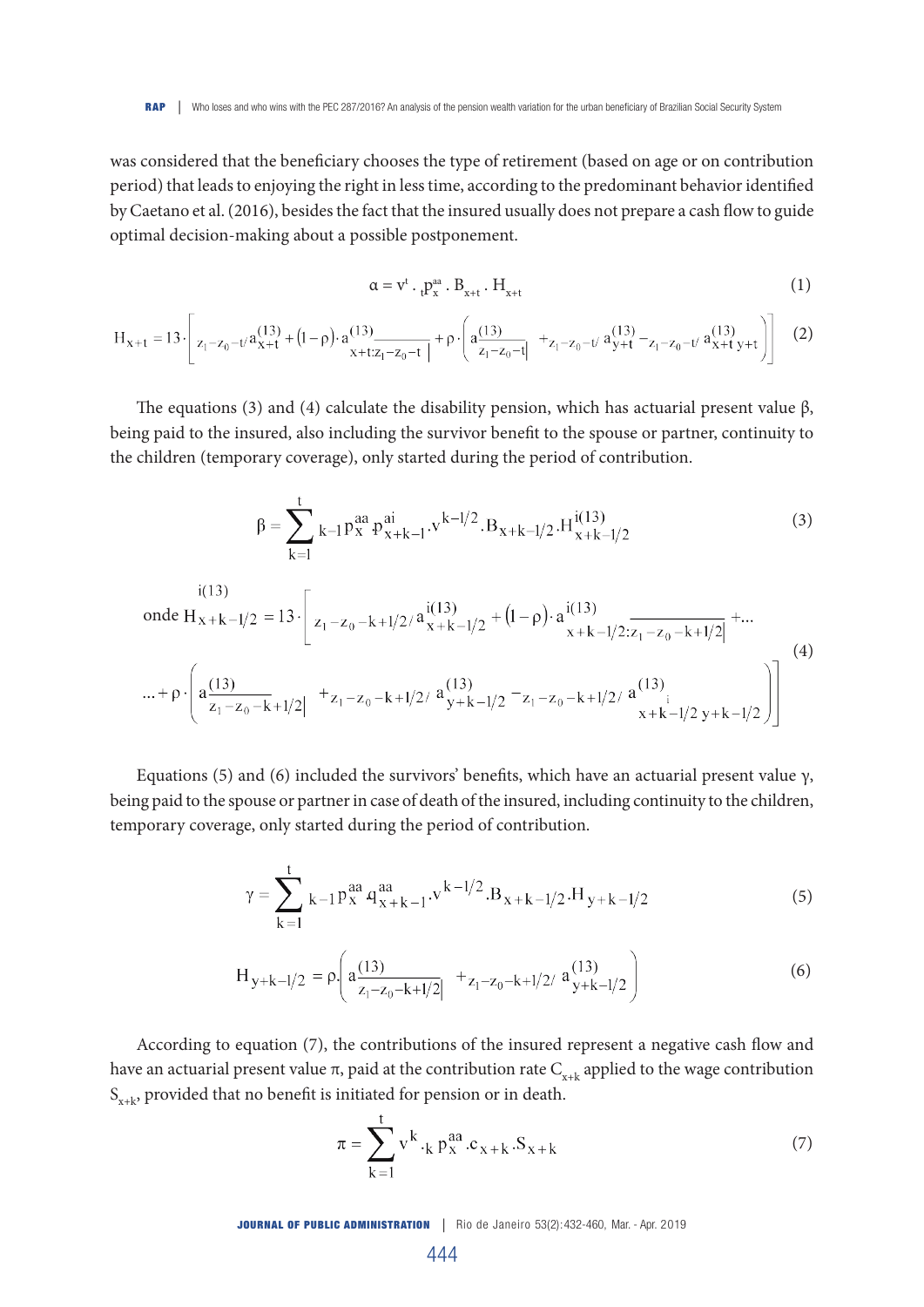From this construction, the wealth change caused by the transition rule was calculated as follows: for each insured profile, future actuarial wealth was calculated at net present value, defined by the sum of equations (1), (3) and (5), subtracted from (7). The variation  $\Delta$  in actuarial wealth ( $\Delta$ AW), for the pre- and post-retirement moments, is defined in (8) by monetary units, and the results are discussed in absolute and percentage changes.

$$
\Delta AW = \Delta(\alpha + \beta + \gamma - \pi) \tag{8}
$$

The actuarial wealth (AW), calculated in this study for the representative individuals, corresponds to the net present value calculated for each beneficiary, and is directly equivalent to the value of the mathematical provision of benefits to be granted when the values for all the taxpayers aggregated by each plan of the social security (open or closed) entities or the special regimes are summed. If calculated for the insured that are already retired, it corresponds to the value of the mathematical provision of benefits granted. In funded plans under the capitalization financial regime, the sum of these provisions is compared (subtracted) to the plan assets in order to determine the result of the surplus or actuarial deficit. In public unfunded systems under pay-as-you-go system, such as the RGPS, there are no assets or pension funds, so the sum of these provisions is equivalent to what is called an actuarial liability, or according to the international literature, pension debt (ILO, 2017). For a recent discussion on accounting for these provisions, see Reis, Lima, and Wilbert (2017).

#### 4. RESULTS AND DISCUSSION

The variation (gain or loss) in actuarial wealth was calculated for each representative individual (combination of age, contribution period, gender and income). As the transition rules of pension reforms are generally not defined from the principles of actuarial neutrality, there may be significant differences between pre and post-retirement wealth variations. By compulsory application of the toll, the insured under the transition rule will be subject to a longer period of work and contribution, until the scheduled retirement. On the other hand, the change in the rules of the replacement ratio may favor some groups with the increase of the initial value of the benefit. This is due to the revocation of the social security welfare factor and the "85-95" rule applied to the average of the 80% higher wage contribution, replaced by the new replacement ratio that varies from 60% to 100%, with annual increments of 1% 1.5%, 2% or 2.5%, applied to the average of all salaries, according to rules summarized in table 1.

From this, in order to measure and understand the combined effect of these changes, the variations pre and post-reform were calculated for men and women insured, with wage contribution equivalent to the minimum wage of R\$965.00 (INSS floor), R\$2,185.00 and R\$5,645.81 (INSS ceiling), respectively representing low, medium and high incomes. The construction of the representative individuals aimed to focus the detailed analysis of the combination of the factors of age and contribution calculated in a practically continuous time, since the monthly variation of the ages from 40 to 65 years old (men) or 40 to 60 (incomplete) years old (women), while the contribution period at the time of retirement varied from 15 to 35 years (men) or from 15 to 30 years (women). The calculated range was sufficient to cover all the most advantageous possibilities of using the transition rule when compared to the definitive rule of the minimum age of 65 years (men) and 62 years (women).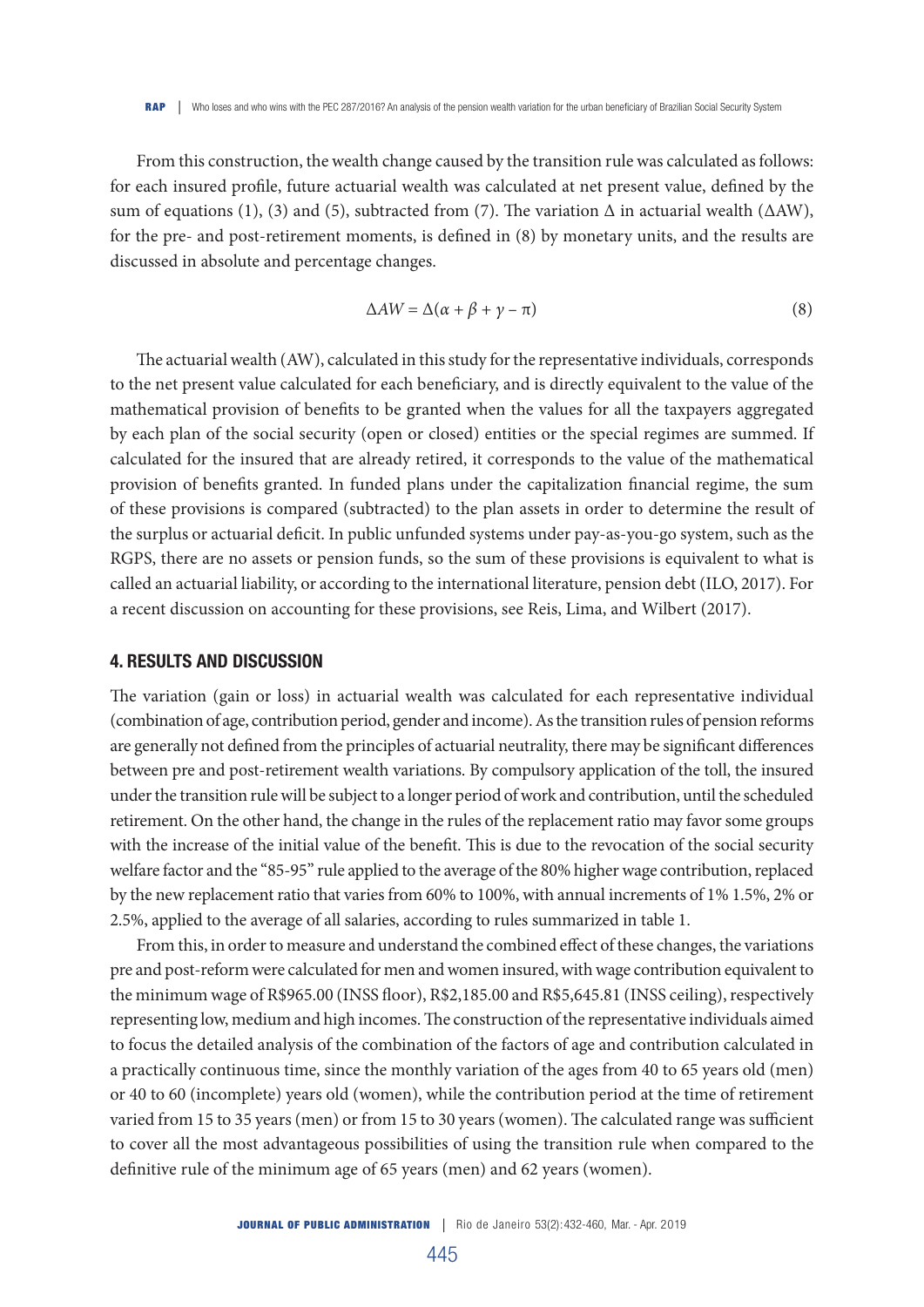It is important to emphasize that the study assumes that the insured person chooses the type of retirement, (based on age or the contribution period), that leads to retire earlier, according to the predominant behavior observed by Caetano et al. (2016). This means, for example, that an insured man of 55 years old that has contributed for 25 years would retire based on the contribution period at 65 years of age and 35 years contribution, applying the rule "85-95" (factor 100%) to establish the accrued benefit as the average of the 80% highest wage contributions, and not the social security welfare factor. However, as the transition rule imposes a toll for a further three years of contribution (30% over the remaining ten years), after retirement a man insured is given the option of anticipating retirement by the age retirement rule at age 65 with a replacement factor of 87.5% to the average of all contribution wages, and no longer 68 years for the contribution period, although with a greater replacement factor of 95%.

The calculations showed that the different combinations of age and contribution period reveal a widely dispersed treatment of wealth variation. Contrary to what is expected, to be a reform that causes loss of actuarial wealth for all insured, there have been some cases of wealth gain, going against the fiscal objective. Situations of different wealth variations were expected due to the fact that the lawmaker did not use the principles of actuarial neutrality to support the parameters of the retirement transition rule. However, the variations are so diverse that there were gains in certain cases, which turned out to be a surprise.

As detailed in tables 1 (men) and 2 (women), the profile of favored insured or wealth earners with a middle-income is the one with long contribution period (more than 29 years for men and 21 years for women) and ages between 45 and 55 years old for men and between 40 and 54 years old for women. In general, women obtained greater gains than men due to the revocation of the social security welfare factor, considering that they retire before men and that the factor penalizes more than the actuarial neutrality, as corroborated by Penafieri and Afonso (2013). We also find an interesting phenomenon in which the relative gain (percentage) of wealth in points of median ages equal to 50 years old (men) or 45 years old (women) is maximized, shown by shaded lines in the tables.

# TABLE 1 PROFILES OF INSURED MIDDLE-INCOME MEN WITH WEALTH GAIN, BASED ON THE PARAMETRIC CHANGES PROPOSED BY THE PEC 287/2016 IN THE TIME TO RETIRE AND IN THE REPLACEMENT RATIO OF THE PLANNED RETIREMENT AND PENSION

| <b>AGE AND</b> | <b>CONTRIBUTION</b><br>PERIOD (YEARS) | <b>TIME</b><br><b>REMAINING TO</b><br><b>RETIRE</b><br><b>CURRENT</b><br><b>RULE</b><br>(YEARS) | <b>TIME</b><br><b>REMAINING TO</b><br><b>RETIRE</b><br><b>TRANSITIONAL</b><br><b>RULE</b><br>(YEARS) | <b>WELFARE</b><br><b>FACTOR</b><br><b>CURRENT</b><br><b>RULE</b> | <b>REPLACEMENT</b><br><b>FACTOR</b><br><b>NEW RULE</b> | <b>ACTUARIAL</b><br><b>WEALTH</b><br><b>BEFORE</b><br><b>REFORM</b><br>(R <sub>s</sub> )<br><b>THOUSAND)</b> | <b>ACTUARIAL</b><br><b>WEALTH</b><br><b>AFTER REFORM</b><br>(R\$ THOUSAND) | <b>GAIN OF</b><br><b>ACTUARIAL</b><br><b>WEALTH</b><br>$(\%)$ |
|----------------|---------------------------------------|-------------------------------------------------------------------------------------------------|------------------------------------------------------------------------------------------------------|------------------------------------------------------------------|--------------------------------------------------------|--------------------------------------------------------------------------------------------------------------|----------------------------------------------------------------------------|---------------------------------------------------------------|
| 45             | 29                                    | 6.0                                                                                             | 13.0                                                                                                 | 0.595                                                            | 1.000                                                  | 398                                                                                                          | 418                                                                        | 5.0                                                           |
| 46             | 29                                    | 6.0                                                                                             | 12.0                                                                                                 | 0.616                                                            | 1.000                                                  | 404                                                                                                          | 425                                                                        | 5.1                                                           |
| 46             | 30                                    | 5.0                                                                                             | 12.0                                                                                                 | 0.595                                                            | 1.000                                                  | 400                                                                                                          | 421                                                                        | 5.2                                                           |

*Continue*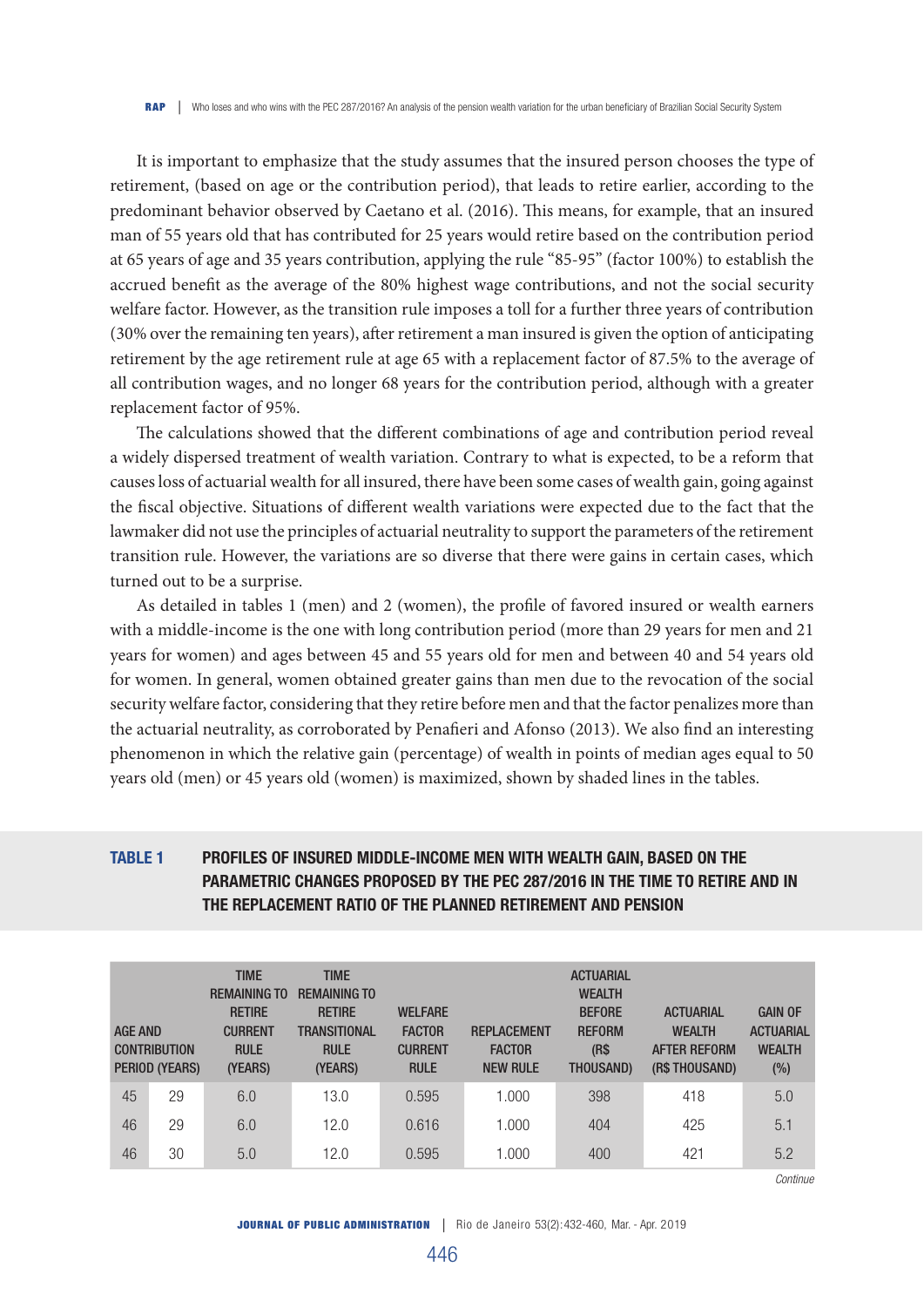| <b>AGE AND</b> | <b>CONTRIBUTION</b><br>PERIOD (YEARS) | <b>TIME</b><br><b>REMAINING TO</b><br><b>RETIRE</b><br><b>CURRENT</b><br><b>RULE</b><br>(YEARS) | <b>TIME</b><br><b>REMAINING TO</b><br><b>RETIRE</b><br><b>TRANSITIONAL</b><br><b>RULE</b><br>(YEARS) | <b>WELFARE</b><br><b>FACTOR</b><br><b>CURRENT</b><br><b>RULE</b> | <b>REPLACEMENT</b><br><b>FACTOR</b><br><b>NEW RULE</b> | <b>ACTUARIAL</b><br><b>WEALTH</b><br><b>BEFORE</b><br><b>REFORM</b><br>(R\$<br>THOUSAND) | <b>ACTUARIAL</b><br><b>WEALTH</b><br><b>AFTER REFORM</b><br>(R\$THOUSAND) | <b>GAIN OF</b><br><b>ACTUARIAL</b><br><b>WEALTH</b><br>(%) |
|----------------|---------------------------------------|-------------------------------------------------------------------------------------------------|------------------------------------------------------------------------------------------------------|------------------------------------------------------------------|--------------------------------------------------------|------------------------------------------------------------------------------------------|---------------------------------------------------------------------------|------------------------------------------------------------|
| 47             | 29                                    | 6.0                                                                                             | 11.0                                                                                                 | 0.639                                                            | 1.000                                                  | 410                                                                                      | 431                                                                       | 5.3                                                        |
| 47             | 30                                    | 5.0                                                                                             | 11.0                                                                                                 | 0.616                                                            | 1.000                                                  | 406                                                                                      | 428                                                                       | 5.4                                                        |
| 47             | 31                                    | 4.0                                                                                             | 10.0                                                                                                 | 0.595                                                            | 1.000                                                  | 403                                                                                      | 443                                                                       | 10.0                                                       |
| 48             | 29                                    | 6.0                                                                                             | 10.0                                                                                                 | 0.662                                                            | 0.975                                                  | 416                                                                                      | 428                                                                       | 3.0                                                        |
| 48             | 30                                    | 5.0                                                                                             | 10.0                                                                                                 | 0.639                                                            | 1.000                                                  | 412                                                                                      | 435                                                                       | 5.6                                                        |
| 48             | 31                                    | 4.0                                                                                             | 9.0                                                                                                  | 0.616                                                            | 1.000                                                  | 409                                                                                      | 451                                                                       | 10.3                                                       |
| 48             | 32                                    | 3.0                                                                                             | 8.0                                                                                                  | 0.595                                                            | 1.000                                                  | 405                                                                                      | 467                                                                       | 15.1                                                       |
| 49             | 30                                    | 5.0                                                                                             | 9.0                                                                                                  | 0.662                                                            | 0.975                                                  | 418                                                                                      | 432                                                                       | 3.4                                                        |
| 49             | 31                                    | 4.0                                                                                             | 8.0                                                                                                  | 0.639                                                            | 0.975                                                  | 415                                                                                      | 448                                                                       | 8.0                                                        |
| 49             | 32                                    | 3.0                                                                                             | 7.0                                                                                                  | 0.616                                                            | 0.975                                                  | 411                                                                                      | 464                                                                       | 12.8                                                       |
| 49             | 33                                    | 2.0                                                                                             | 7.0                                                                                                  | 0.595                                                            | 1.000                                                  | 408                                                                                      | 471                                                                       | 15.6                                                       |
| 50             | 30                                    | 5.0                                                                                             | 8.0                                                                                                  | 0.687                                                            | 0.950                                                  | 424                                                                                      | 429                                                                       | 1.2                                                        |
| 50             | 31                                    | 4.0                                                                                             | 7.0                                                                                                  | 0.662                                                            | 0.950                                                  | 421                                                                                      | 445                                                                       | 5.8                                                        |
| 50             | 32                                    | 3.0                                                                                             | 6.0                                                                                                  | 0.639                                                            | 0.950                                                  | 417                                                                                      | 461                                                                       | 10.5                                                       |
| 50             | 33                                    | 2.0                                                                                             | 6.0                                                                                                  | 0.616                                                            | 0.975                                                  | 414                                                                                      | 469                                                                       | 13.3                                                       |
| 50             | 34                                    | 1.0                                                                                             | 5.0                                                                                                  | 0.595                                                            | 0.975                                                  | 410                                                                                      | 485                                                                       | 18.3                                                       |
| 51             | 31                                    | 4.0                                                                                             | 6.0                                                                                                  | 0.687                                                            | 0.925                                                  | 427                                                                                      | 442                                                                       | 3.5                                                        |
| 51             | 32                                    | 3.0                                                                                             | 5.0                                                                                                  | 0.662                                                            | 0.925                                                  | 423                                                                                      | 458                                                                       | 8.2                                                        |
| 51             | 33                                    | 2.0                                                                                             | 5.0                                                                                                  | 0.639                                                            | 0.950                                                  | 420                                                                                      | 466                                                                       | 11.0                                                       |
| 51             | 34                                    | 1.0                                                                                             | 4.0                                                                                                  | 0.616                                                            | 0.950                                                  | 416                                                                                      | 482                                                                       | 15.9                                                       |
| 52             | 32                                    | 3.0                                                                                             | 4.0                                                                                                  | 0.687                                                            | 0.900                                                  | 429                                                                                      | 454                                                                       | 5.8                                                        |
| 52             | 33                                    | 2.0                                                                                             | 4.0                                                                                                  | 0.662                                                            | 0.925                                                  | 426                                                                                      | 463                                                                       | 8.7                                                        |
| 52             | 34                                    | 1.0                                                                                             | 3.0                                                                                                  | 0.639                                                            | 0.925                                                  | 422                                                                                      | 479                                                                       | 13.6                                                       |
| 53             | 33                                    | 2.0                                                                                             | 3.0                                                                                                  | 0.687                                                            | 0.900                                                  | 432                                                                                      | 459                                                                       | 6.4                                                        |
| 53             | 34                                    | 1.0                                                                                             | 2.0                                                                                                  | 0.662                                                            | 0.900                                                  | 428                                                                                      | 476                                                                       | 11.2                                                       |
| 54             | 34                                    | 1.0                                                                                             | 1.3                                                                                                  | 0.687                                                            | 0.875                                                  | 435                                                                                      | 467                                                                       | 7.5                                                        |
| 55             | 34                                    | 1.0                                                                                             | 1.3                                                                                                  | 0.713                                                            | 0.875                                                  | 441                                                                                      | 456                                                                       | 3.4                                                        |

Source: Elaborated by the authors.

Note: The social security welfare factor (current rule) is applied to the accrued benefit, which corresponds to the average of the 80% higher wage contributions, or approximately 77% of the last wage (wage growth of 2% per year for 35 years). The replacement factor (new rule) is applied to the accrued benefit, which corresponds to the average of all the wage contributions, that is, between 67% and 72% of the last wage.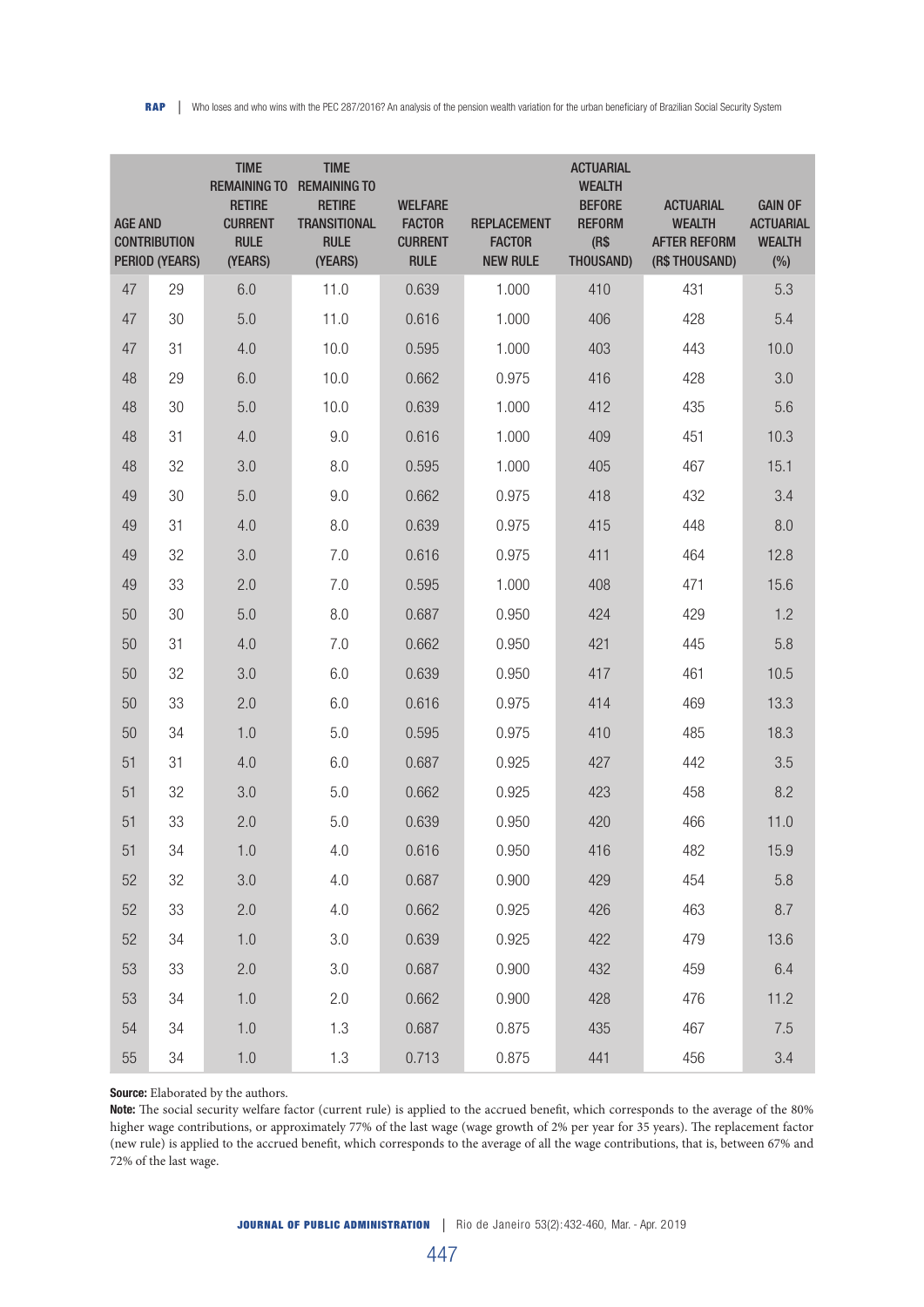# TABLE 2 PROFILES OF INSURED MIDDLE-INCOME WOMEN WITH WEALTH GAIN, BASED ON THE PARAMETRIC CHANGES PROPOSED BY THE PEC IN 287/2016 IN THE TIME TO RETIRE AND IN THE REPLACEMENT RATIO OF THE PLANNED RETIREMENT AND PENSION

| <b>AGE AND</b><br><b>CONTRIBUTION</b> | PERIOD (YEARS) | <b>TIME</b><br><b>REMAINING TO</b><br><b>RETIRE</b><br><b>CURRENT RULE</b><br>(YEARS) | <b>TIME</b><br><b>REMAINING TO</b><br><b>RETIRE</b><br><b>TRANSITIONAL</b><br><b>RULE</b><br>(YEARS) | <b>WELFARE</b><br><b>FACTOR</b><br><b>CURRENT</b><br><b>RULE</b> | <b>REPLACEMENT</b><br><b>FACTOR</b><br><b>NEW RULE</b> | <b>ACTUARIAL</b><br><b>WEALTH</b><br><b>BEFORE</b><br><b>REFORM</b><br>(R\$<br>THOUSAND) | <b>ACTUARIAL</b><br><b>WEALTH</b><br><b>AFTER</b><br><b>REFORM</b><br>(R\$<br>THOUSAND) | <b>GAIN OF</b><br><b>ACTUARIAL</b><br><b>WEALTH</b><br>(%) |
|---------------------------------------|----------------|---------------------------------------------------------------------------------------|------------------------------------------------------------------------------------------------------|------------------------------------------------------------------|--------------------------------------------------------|------------------------------------------------------------------------------------------|-----------------------------------------------------------------------------------------|------------------------------------------------------------|
| 40                                    | 21             | 9.0                                                                                   | 18.0                                                                                                 | 0.556                                                            | 0.975                                                  | 345                                                                                      | 362                                                                                     | 4.8                                                        |
| 40                                    | 22             | 8.0                                                                                   | 18.0                                                                                                 | 0.538                                                            | 1.000                                                  | 345                                                                                      | 368                                                                                     | 6.8                                                        |
| 40                                    | 23             | 7.0                                                                                   | 17.0                                                                                                 | 0.520                                                            | 1.000                                                  | 344                                                                                      | 384                                                                                     | 11.4                                                       |
| 40                                    | 24             | 6.0                                                                                   | 16.0                                                                                                 | 0.504                                                            | 1.000                                                  | 346                                                                                      | 400                                                                                     | 15.4                                                       |
| 41                                    | 21             | 9.0                                                                                   | 17.0                                                                                                 | 0.575                                                            | 0.950                                                  | 350                                                                                      | 360                                                                                     | 2.8                                                        |
| 41                                    | 22             | 8.0                                                                                   | 17.0                                                                                                 | 0.556                                                            | 0.975                                                  | 349                                                                                      | 366                                                                                     | 4.8                                                        |
| 41                                    | 23             | 7.0                                                                                   | 16.0                                                                                                 | 0.538                                                            | 0.975                                                  | 349                                                                                      | 381                                                                                     | 9.4                                                        |
| 41                                    | 24             | 6.0                                                                                   | 15.0                                                                                                 | 0.520                                                            | 0.975                                                  | 348                                                                                      | 397                                                                                     | 14.0                                                       |
| 41                                    | 25             | 5.0                                                                                   | 15.0                                                                                                 | 0.504                                                            | 1.000                                                  | 348                                                                                      | 404                                                                                     | 16.1                                                       |
| 42                                    | 22             | 8.0                                                                                   | 16.0                                                                                                 | 0.575                                                            | 0.950                                                  | 354                                                                                      | 364                                                                                     | 2.8                                                        |
| 42                                    | 23             | 7.0                                                                                   | 15.0                                                                                                 | 0.556                                                            | 0.950                                                  | 353                                                                                      | 379                                                                                     | 7.3                                                        |
| 42                                    | 24             | 6.0                                                                                   | 14.0                                                                                                 | 0.538                                                            | 0.950                                                  | 353                                                                                      | 395                                                                                     | 11.9                                                       |
| 42                                    | 25             | 5.0                                                                                   | 14.0                                                                                                 | 0.520                                                            | 0.975                                                  | 352                                                                                      | 402                                                                                     | 14.0                                                       |
| 42                                    | 26             | 4.0                                                                                   | 13.0                                                                                                 | 0.504                                                            | 0.975                                                  | 352                                                                                      | 418                                                                                     | 18.7                                                       |
| 43                                    | 23             | 7.0                                                                                   | 14.0                                                                                                 | 0.575                                                            | 0.925                                                  | 358                                                                                      | 377                                                                                     | 5.3                                                        |
| 43                                    | 24             | 6.0                                                                                   | 13.0                                                                                                 | 0.556                                                            | 0.925                                                  | 357                                                                                      | 392                                                                                     | 9.8                                                        |
| 43                                    | 25             | 5.0                                                                                   | 13.0                                                                                                 | 0.538                                                            | 0.950                                                  | 357                                                                                      | 400                                                                                     | 11.9                                                       |
| 43                                    | 26             | 4.0                                                                                   | 12.0                                                                                                 | 0.520                                                            | 0.950                                                  | 357                                                                                      | 416                                                                                     | 16.6                                                       |
| 43                                    | 27             | 3.0                                                                                   | 11.0                                                                                                 | 0.504                                                            | 0.950                                                  | 356                                                                                      | 432                                                                                     | 21.3                                                       |
| 44                                    | 23             | 7.0                                                                                   | 13.0                                                                                                 | 0.595                                                            | 0.900                                                  | 362                                                                                      | 374                                                                                     | 3.3                                                        |
| 44                                    | 24             | 6.0                                                                                   | 12.0                                                                                                 | 0.575                                                            | 0.900                                                  | 362                                                                                      | 390                                                                                     | 7.7                                                        |
| 44                                    | 25             | 5.0                                                                                   | 12.0                                                                                                 | 0.556                                                            | 0.925                                                  | 362                                                                                      | 397                                                                                     | 9.9                                                        |
| 44                                    | 26             | 4.0                                                                                   | 11.0                                                                                                 | 0.538                                                            | 0.925                                                  | 361                                                                                      | 414                                                                                     | 14.5                                                       |
| 44                                    | 27             | 3.0                                                                                   | 10.0                                                                                                 | 0.520                                                            | 0.925                                                  | 361                                                                                      | 430                                                                                     | 19.1                                                       |
| 44                                    | 28             | 2.0                                                                                   | 10.0                                                                                                 | 0.504                                                            | 0.950                                                  | 361                                                                                      | 438                                                                                     | 21.4                                                       |
| 45                                    | 23             | 7.0                                                                                   | 12.0                                                                                                 | 0.616                                                            | 0.875                                                  | 367                                                                                      | 372                                                                                     | 1.3                                                        |
| 45                                    | 24             | 6.0                                                                                   | 11.0                                                                                                 | 0.595                                                            | 0.875                                                  | 367                                                                                      | 387                                                                                     | 5.6                                                        |
| 45                                    | 25             | 5.0                                                                                   | 11.0                                                                                                 | 0.575                                                            | 0.900                                                  | 366                                                                                      | 395                                                                                     | 7.8                                                        |
| 45                                    | 26             | 4.0                                                                                   | 10.0                                                                                                 | 0.556                                                            | 0.900                                                  | 366                                                                                      | 411                                                                                     | 12.3                                                       |
| 45                                    | 27             | 3.0                                                                                   | 9.0                                                                                                  | 0.538                                                            | 0.900                                                  | 366                                                                                      | 427                                                                                     | 16.9                                                       |
| 45                                    | 28             | 2.0                                                                                   | 9.0                                                                                                  | 0.520                                                            | 0.925                                                  | 365                                                                                      | 436                                                                                     | 19.2                                                       |
| 45                                    | 29             | 1.0                                                                                   | $8.0\,$                                                                                              | 0.504                                                            | 0.925                                                  | 365                                                                                      | 453                                                                                     | 24.0                                                       |
| 46                                    | 24             | 6.0                                                                                   | 10.0                                                                                                 | 0.616                                                            | 0.855                                                  | 371                                                                                      | 387                                                                                     | 4.2                                                        |

*Continue*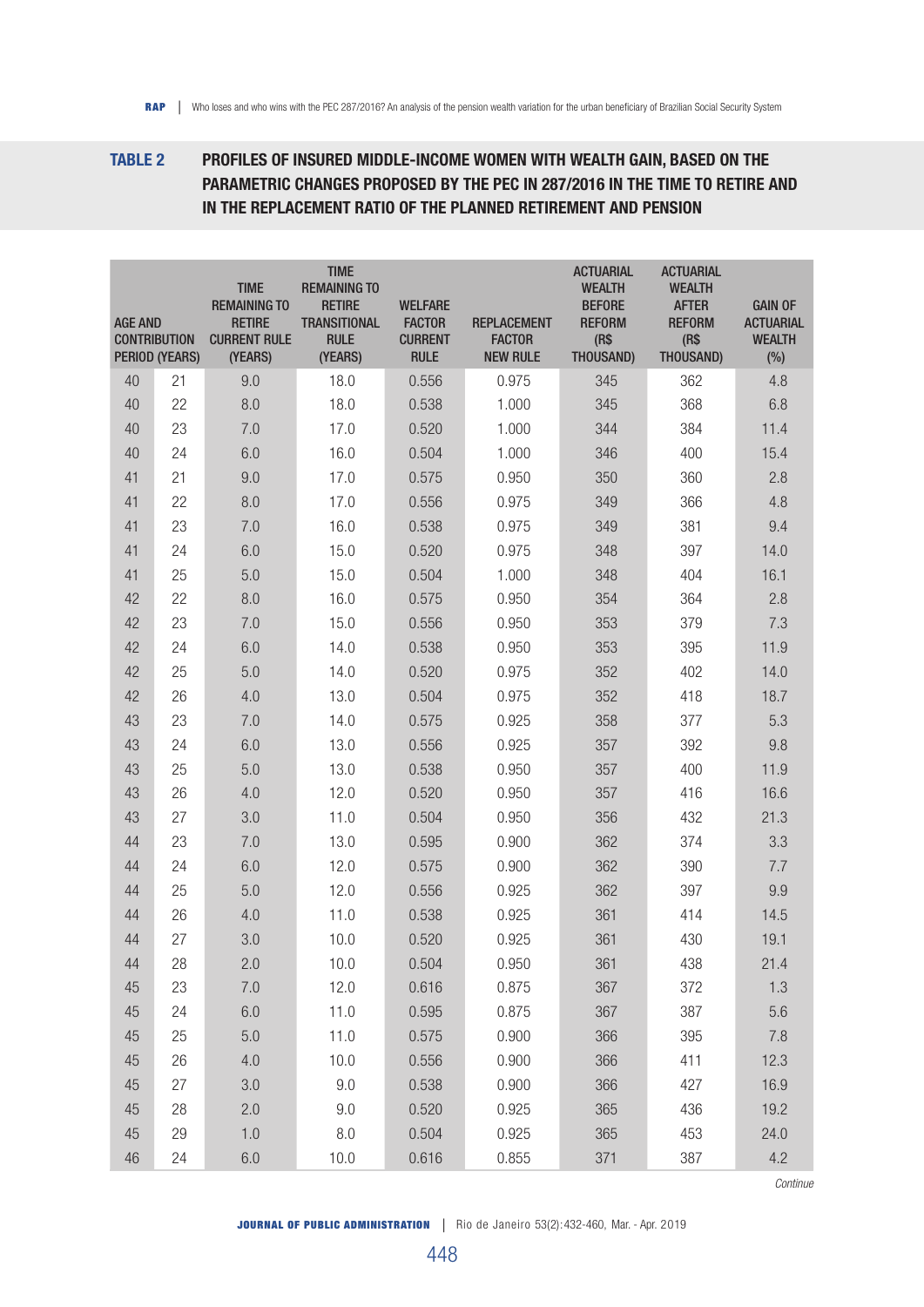| <b>AGE AND</b><br><b>CONTRIBUTION</b> | <b>PERIOD (YEARS)</b> | <b>TIME</b><br><b>REMAINING TO</b><br><b>RETIRE</b><br><b>CURRENT RULE</b><br>(YEARS) | <b>TIME</b><br><b>REMAINING TO</b><br><b>RETIRE</b><br><b>TRANSITIONAL</b><br><b>RULE</b><br>(YEARS) | <b>WELFARE</b><br><b>FACTOR</b><br><b>CURRENT</b><br><b>RULE</b> | <b>REPLACEMENT</b><br><b>FACTOR</b><br><b>NEW RULE</b> | <b>ACTUARIAL</b><br><b>WEALTH</b><br><b>BEFORE</b><br><b>REFORM</b><br>(R\$<br>THOUSAND) | <b>ACTUARIAL</b><br><b>WEALTH</b><br><b>AFTER</b><br><b>REFORM</b><br>(R\$<br>THOUSAND) | <b>GAIN OF</b><br><b>ACTUARIAL</b><br><b>WEALTH</b><br>(%) |
|---------------------------------------|-----------------------|---------------------------------------------------------------------------------------|------------------------------------------------------------------------------------------------------|------------------------------------------------------------------|--------------------------------------------------------|------------------------------------------------------------------------------------------|-----------------------------------------------------------------------------------------|------------------------------------------------------------|
| 46                                    | 25                    | 5.0                                                                                   | 10.0                                                                                                 | 0.595                                                            | 0.875                                                  | 371                                                                                      | 392                                                                                     | 5.8                                                        |
| 46                                    | 26                    | 4.0                                                                                   | 9.0                                                                                                  | 0.575                                                            | 0.875                                                  | 371                                                                                      | 408                                                                                     | 10.2                                                       |
| 46                                    | 27                    | 3.0                                                                                   | 8.0                                                                                                  | 0.556                                                            | 0.875                                                  | 370                                                                                      | 425                                                                                     | 14.7                                                       |
| 46                                    | 28                    | 2.0                                                                                   | 8.0                                                                                                  | 0.538                                                            | 0.900                                                  | 370                                                                                      | 433                                                                                     | 17.1                                                       |
| 46                                    | 29                    | 1.0                                                                                   | 7.0                                                                                                  | 0.520                                                            | 0.900                                                  | 370                                                                                      | 450                                                                                     | 21.8                                                       |
| 47                                    | 24                    | 6.0                                                                                   | 9.0                                                                                                  | 0.639                                                            | 0.835                                                  | 376                                                                                      | 386                                                                                     | 2.7                                                        |
| 47                                    | 25                    | 5.0                                                                                   | 9.0                                                                                                  | 0.616                                                            | 0.855                                                  | 375                                                                                      | 392                                                                                     | 4.4                                                        |
| 47                                    | 26                    | 4.0                                                                                   | 8.0                                                                                                  | 0.595                                                            | 0.855                                                  | 375                                                                                      | 408                                                                                     | 8.7                                                        |
| 47                                    | 27                    | 3.0                                                                                   | 7.0                                                                                                  | 0.575                                                            | 0.855                                                  | 375                                                                                      | 424                                                                                     | 13.2                                                       |
| 47                                    | 28                    | 2.0                                                                                   | 7.0                                                                                                  | 0.556                                                            | 0.875                                                  | 375                                                                                      | 430                                                                                     | 14.9                                                       |
| 47                                    | 29                    | 1.0                                                                                   | 6.0                                                                                                  | 0.538                                                            | 0.875                                                  | 374                                                                                      | 447                                                                                     | 19.5                                                       |
| 48                                    | 24                    | 6.0                                                                                   | 8.0                                                                                                  | 0.662                                                            | 0.815                                                  | 380                                                                                      | 385                                                                                     | 1.3                                                        |
| 48                                    | 25                    | 5.0                                                                                   | 8.0                                                                                                  | 0.639                                                            | 0.835                                                  | 380                                                                                      | 391                                                                                     | 2.9                                                        |
| 48                                    | 26                    | 4.0                                                                                   | 7.0                                                                                                  | 0.616                                                            | 0.835                                                  | 380                                                                                      | 407                                                                                     | 7.2                                                        |
| 48                                    | 27                    | 3.0                                                                                   | 6.0                                                                                                  | 0.595                                                            | 0.835                                                  | 379                                                                                      | 424                                                                                     | 11.6                                                       |
| 48                                    | 28                    | 2.0                                                                                   | 6.0                                                                                                  | 0.575                                                            | 0.855                                                  | 379                                                                                      | 430                                                                                     | 13.4                                                       |
| 48                                    | 29                    | 1.0                                                                                   | 5.0                                                                                                  | 0.556                                                            | 0.855                                                  | 379                                                                                      | 447                                                                                     | 17.9                                                       |
| 49                                    | 25                    | 5.0                                                                                   | 7.0                                                                                                  | 0.662                                                            | 0.815                                                  | 385                                                                                      | 390                                                                                     | 1.5                                                        |
| 49                                    | 26                    | 4.0                                                                                   | 6.0                                                                                                  | 0.639                                                            | 0.815                                                  | 384                                                                                      | 406                                                                                     | 5.8                                                        |
| 49                                    | 27                    | 3.0                                                                                   | 5.0                                                                                                  | 0.616                                                            | 0.815                                                  | 371                                                                                      | 423                                                                                     | 13.9                                                       |
| 49                                    | 28                    | 2.0                                                                                   | 5.0                                                                                                  | 0.595                                                            | 0.835                                                  | 384                                                                                      | 429                                                                                     | 11.8                                                       |
| 49                                    | 29                    | 1.0                                                                                   | 4.0                                                                                                  | 0.575                                                            | 0.835                                                  | 383                                                                                      | 446                                                                                     | 16.3                                                       |
| 50                                    | 26                    | 4.0                                                                                   | 5.3                                                                                                  | 0.662                                                            | 0.795                                                  | 389                                                                                      | 401                                                                                     | 3.0                                                        |
| 50                                    | 27                    | 3.0                                                                                   | 4.0                                                                                                  | 0.639                                                            | 0.795                                                  | 389                                                                                      | 422                                                                                     | 8.5                                                        |
| 50                                    | 28                    | 2.0                                                                                   | 4.0                                                                                                  | 0.616                                                            | 0.815                                                  | 388                                                                                      | 428                                                                                     | 10.3                                                       |
| 50                                    | 29                    | 1.0                                                                                   | 3.0                                                                                                  | 0.595                                                            | 0.815                                                  | 388                                                                                      | 445                                                                                     | 14.7                                                       |
| 51                                    | 27                    | 3.0                                                                                   | 3.9                                                                                                  | 0.662                                                            | 0.775                                                  | 393                                                                                      | 402                                                                                     | 2.2                                                        |
| 51                                    | 28                    | 2.0                                                                                   | 3.0                                                                                                  | 0.639                                                            | 0.795                                                  | 393                                                                                      | 428                                                                                     | 8.7                                                        |
| 51                                    | 29                    | 1.0                                                                                   | 2.0                                                                                                  | 0.616                                                            | 0.795                                                  | 393                                                                                      | 444                                                                                     | 13.1                                                       |
| 52                                    | 28                    | 2.0                                                                                   | 2.7                                                                                                  | 0.662                                                            | 0.775                                                  | 398                                                                                      | 413                                                                                     | 3.7                                                        |
| 52                                    | 29                    | 1.0                                                                                   | 1.3                                                                                                  | 0.639                                                            | 0.775                                                  | 398                                                                                      | 437                                                                                     | 10.0                                                       |
| 53                                    | 29                    | 1.0                                                                                   | 1.3                                                                                                  | 0.662                                                            | 0.775                                                  | 402                                                                                      | 427                                                                                     | 6.1                                                        |
| 54                                    | 29                    | $1.0\,$                                                                               | 1.3                                                                                                  | 0.687                                                            | 0.775                                                  | 407                                                                                      | 416                                                                                     | 2.2                                                        |

#### Source: Elaborated by the authors

Note: The social security welfare factor (current rule) is applied to the accrued benefit, which corresponds to the average of the 80% higher wage contributions, or approximately 80% of the last wage (wage growth of 2% per year for 30 years). The replacement factor (new rule) is applied to the accrued benefit, which corresponds to the average of all the wage contributions, that is, between 69% and 75% of the last wage.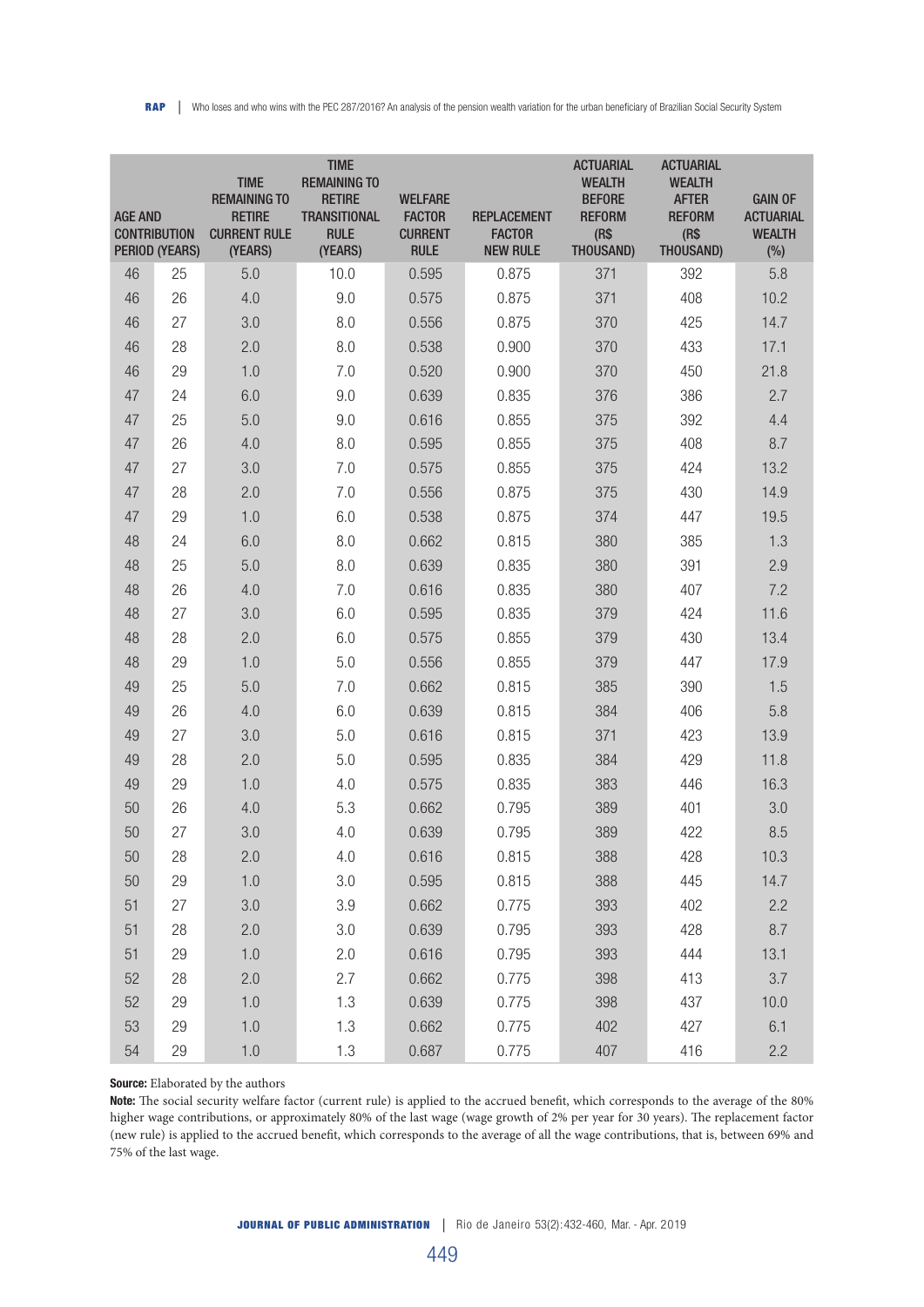Similar results were obtained for the favored profile of low-income insured persons (more than 29 years of contribution for men and 26 years for women, and age group between 48 and 55 years old for men and between 42 and 54 years old for women), and for the favored profile of high-income insured (more than 31 years of contribution for men and 26 for women and age group between 48 and 55 years for men and between 43 and 54 for women), with maximization of wealth increase at the age of 50 for men, and 51 years old for women. Tables for low and high-income profiles were omitted due to space constraints, but are available upon request.

Among those insured with actuarial wealth gain, it was found that for the same combination of gender, age and contribution period, those most favored, proportionally, are middle-income, followed by low-income, and then the high-income groups. For example, a 50-year-old man with 34 years of contribution and middle-income (R\$ 2,185.00) will get a wealth gain of 20.6%. As for the wage contribution based on the INSS floor (low-income) and the INSS ceiling (high-income), gains are 12.4% and 11.4%, respectively. A qualitatively similar phenomenon occurs for women of 45 years of age and 29 years of contribution, whose gains are 24% (middle-income), 11.8% (low-income) and 9.9% (high-income). This is because those who receive a minimum wage contribute the minimum rate of 8%. The insured who receive above the INSS ceiling will get slightly less gains because they have to contribute in the additional toll period with a rate higher than 11%. The group with middleincome studied obtained the highest gains, because although they contribute with a median rate of 9%, we worked with the assumption of a wage growth of 2% per year, which substantially increases the initial value of replacement ration of the retirement benefit even with the change in the form of the calculation of the average previously fixed on the 80% greater contributions (expurgating the 20% lower) and, after retirement, on all contributions.

Looking at the negative changes on wealth normally expected after pension reforms, the profile of those with wealth loss due to the change were insured women with a middle-income, due to the change in the way the average wage contribution is calculated (same explanation given to the group who gained); age close to retirement based on age, and who started the period of contribution after 30 years of age, i.e., they would not meet the eligibility requirements for contributory retirement age. For the group using the retirement based on age, wealth losses of up to 37.3% (men) or up to 41.2% (women) were calculated. The main explanatory factor stems from the large decrease in the percentage of replacement from 85% to 60% at 15 years of contribution, or from 86% to 61% at 16 years, and so on, as detailed in table 1. The situation is aggravated for women because, in addition to the decrease in the value of the benefit, the minimum age for eligibility for retirement based on age is raised from 60 to 61 years old after two years of passing the reform and to 62 years old after four years of passing the reform, while for men it remains unchanged at 65 years old.

#### 5. CONCLUSION

According to our findings, although the transition rule of the PEC 287/2016 (version of January 2018) causes changes that increase the period of contribution, in some cases generating wealth gain for the insured, as it increases more than proportionally the replacement ratio used in the calculation of the initial accrued benefit based on the definition of actuarial neutrality (Queisser & Whitehouse, 2006). However, we conclude with this study that after the "toll payment" of the transition rule, the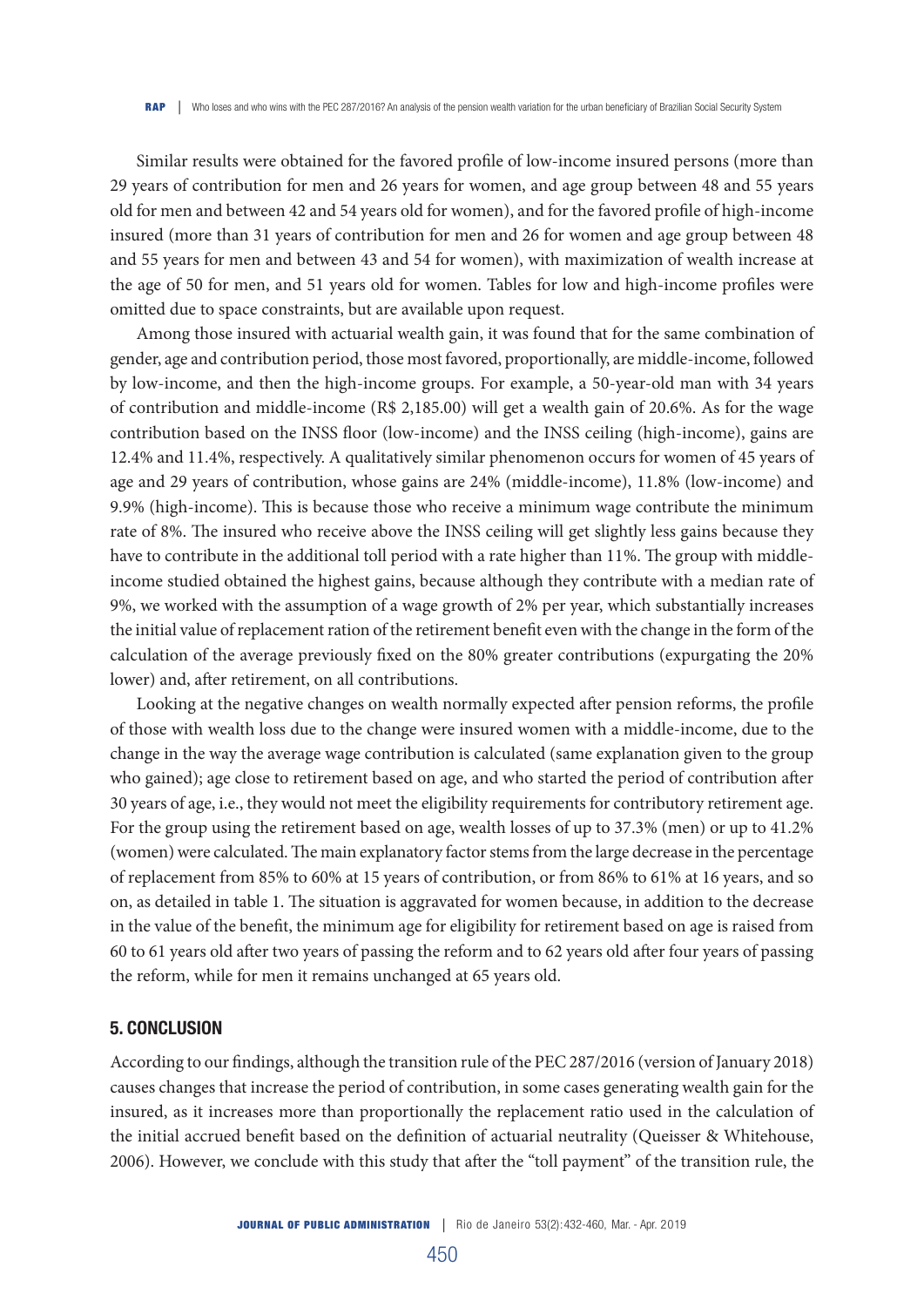insured will likely continue, and still more frequently, retiring shortly after eligibility requirements have been met. This is because the proposed final rule, after fulfilling the transition rule, reduces the incentive to postpone retirement when compared to the social security welfare factor and rule "85-95" analyzed by Penafieri and Afonso (2013). Another reason to reinforce this behavior is that the Brazilian worker as a rule does not choose a higher and possibly more advantageous retirement replacement ratio, as identified by Caetano et al. (2016).

In a phenomenon similar to what happens in most countries studied in international literature (OECD, 2015), the Brazilian reform proposal is less and less aligned to the principle of actuarial neutrality when defining the transition rules of the planned retirement, considering that the toll has a linear factor of 30% regardless of any variable, and the replacement percentages between 60% and 100% depend only on age and no longer on the contribution period and gender, as occurs for the social security welfare factor.

As a result, we observed that the transition rule generates surprising wealth gains for a restricted group of insured with a long contribution period (more than 29 years for men and 21 years for women) and median ages between 45 and 55 years old for men and between 40 and 54 years old for women. Among those who gain, the most favored are the ones with a middle-income, ages close to 50 years old (men) or 45 years old (women), and longer contribution period (at the time of retirement based on contribution period), which obtained a maximum wealth increase of 18.3% (men) or 24% (women). Women in this profile obtained greater gains than men due to the revocation of the social security welfare factor, which penalizes anticipated retirement more than the actuarial neutrality, according to Penafieri and Afonso (2013).

The most affected negatively suffered losses of wealth of up to 37.3% (men) or up to 41.2% (women), revealing the group with high age close to retirement based on age (65 years old for men or 60 years old for women, according to the current rules in force, pre-reform), little contribution period (who joined the RGPS after 30 years of age and therefore insufficient time to retire based on contribution time), and high income, above the INSS ceiling. The explanation stems from a large reduction in replacement ratio, equivalent to 25 percentage points in retirement based on age, and the change in the form of the average calculation (from the average of the 80% of the highest wage contribution to the average of all wage contributions). As for gender, in this profile women were more disadvantaged because the minimum age for eligibility for retirement based on age is raised from 60 to 61 years old after two years of passing the reform and for 62 years old after four years of passing the reform, while for men it remains unchanged for 65 years old.

It should be noted that, because the last version of the PEC 287/2016, prepared in January 2018, preserved the right to the benefit in an amount never less than the minimum wage (which was not contemplated in the original version of December 2016), and also canceled the increase from 15 to 25 years in the minimum contribution period, this disadvantaged group is in a slightly better situation in comparison to the original bill, regardless of the smaller contributions to the system in both period and value of contributions. This reveals the improvement in the distributive progressivity when comparing the first with the second versions, and these with the third version of the reform. This was probably the intention of the government from the outset in accordance with the narrative conveyed, but it may also have been the result of a negotiation attempt to approve the reform, since a natural solution would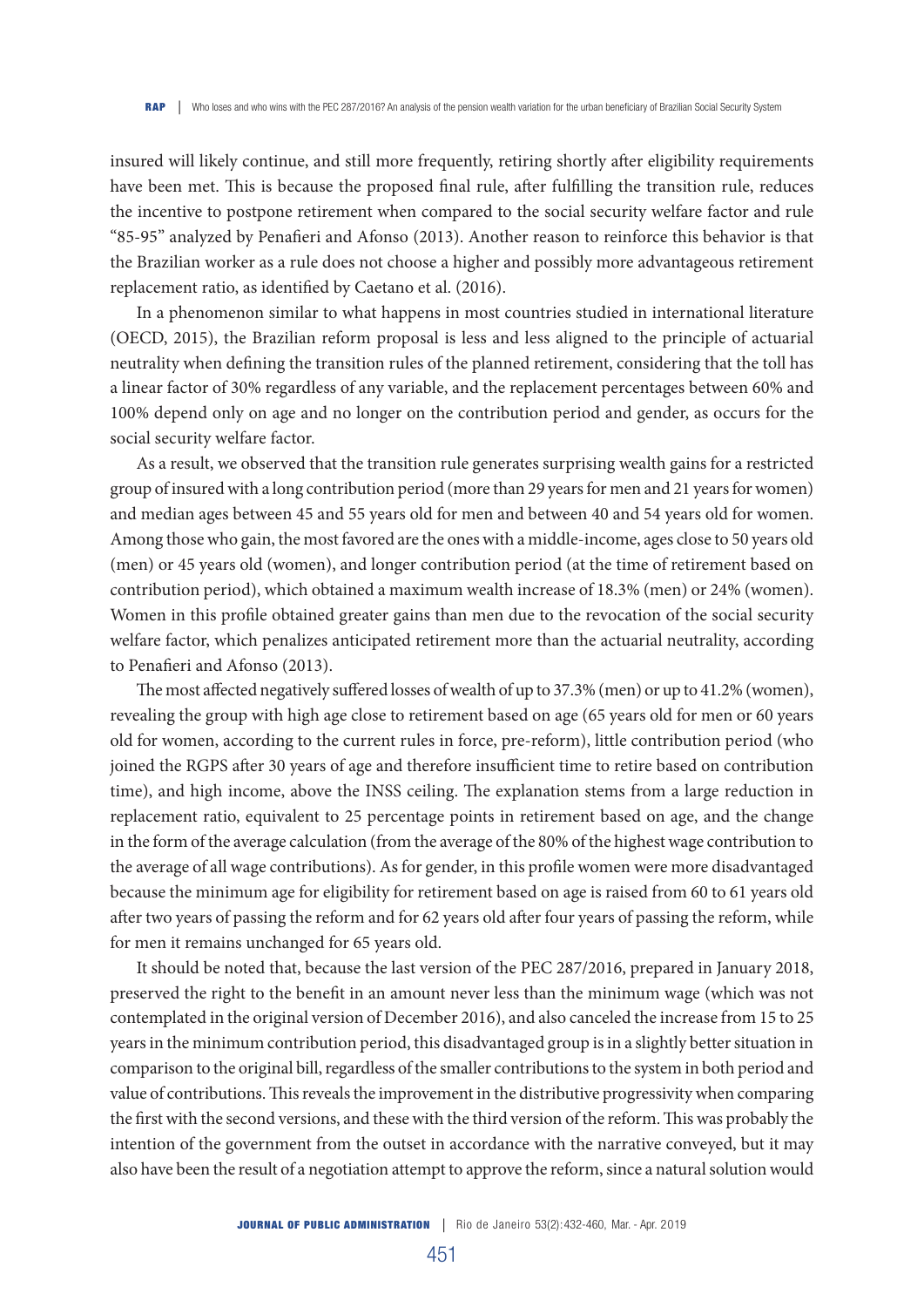be to create a transitional rule by gradually raising the minimum contribution period from 15 to 25 years over the next 20 years, as occurred for minimum age requirements.

Even in the face of these improvements, the conclusions obtained by Afonso and H. Zylberstajn (2017) for the first version of the PEC 287/2016 and by Ferreira (2018) for the first two versions are that there are signs of deterioration in the distributive and actuarial neutrality characteristics when comparing the reform proposals with the current rule. These authors observed evidence of improvement in actuarial fairness, but in our understanding, from the individual point of view, further studies are needed to observe whether the internal rate of return approached opportunity cost for the insured population, even if it decreased, which is beyond the scope of this study. We consider that this is a practical effect that portrays the increase of actuarial fairness, as the numerical equivalence between contributions and benefits in the past and future (Queisser & Whitehouse, 2006), from the standpoint of the individual. Although the reform favors those with greater contribution period, generally with higher incomes, and disadvantages those with less contribution period and lower income, we do not affirm that the reform causes a decrease in the distributive progressiveness of the RGPS, since the cases illustrated do not represent the majority of the insured. For the analysis of the improvement or worsening of the distributive function of the system as a whole, it is necessary to use individualized microdata of the insured, weighting the results.

There are no studies that have calculated and evaluated the particularities found here, from which we conclude that the changes proposed by the version of January 2018 of the PEC 287 (2016) were too benevolent for the group identified as middle-income, long contribution period and near age 50 (men) or 45 (women), that obtained surprising gains of wealth. In addition, the age profile was very much at odds with the first version of the reform proposed at the end of 2016, as it was equal to the minimum age limit to qualify for the transition rule, defined at the time by a 50% toll on the remaining time, and not 30% without minimum age restriction as in the last version. Therefore, it is possible to interpret that the imposition of the minimum age as a qualifying condition according to the transition rules proposed in the first version of the reform was inappropriate. In addition, the first version was not adequate in setting a very low percentage of toll (30% currently) given the replacement factors (from 60% to 100% above the average) or, from the opposite direction, by the high replacement factors, given the toll percentage.

It would be preferable if technical adjustment parameters were used, such as those applied to the social security reform in Sweden, which adopts a mixed model of capitalization and pay-as-you-go system, or in Germany, where the pay-as-you-go system is adopted. However, the proposed change to the Brazilian pay-as-you-go system is based on political negotiations and very few technical inputs, similar to the processes in France and Italy, on which Börsch-Supan (2007) concluded that there is a need for further short term reforms.

The findings presented here show the relevance of a field of study that analyzes and proposes the creation of formulas with technical parameters leading to automatic changes in the rules over time due to demographic and financial aspects (Meneu et al., 2016; Vidal-Meliá, Boado-Penas, & Settergren, 2009). The social security factor is an example of an automatic change that has recently reduced the value of pensions by approximately 0.7% in each year in which the actuarial table elaborated by IBGE is updated. The first version of the PEC 287/2016 included a device of automatic increase in the

452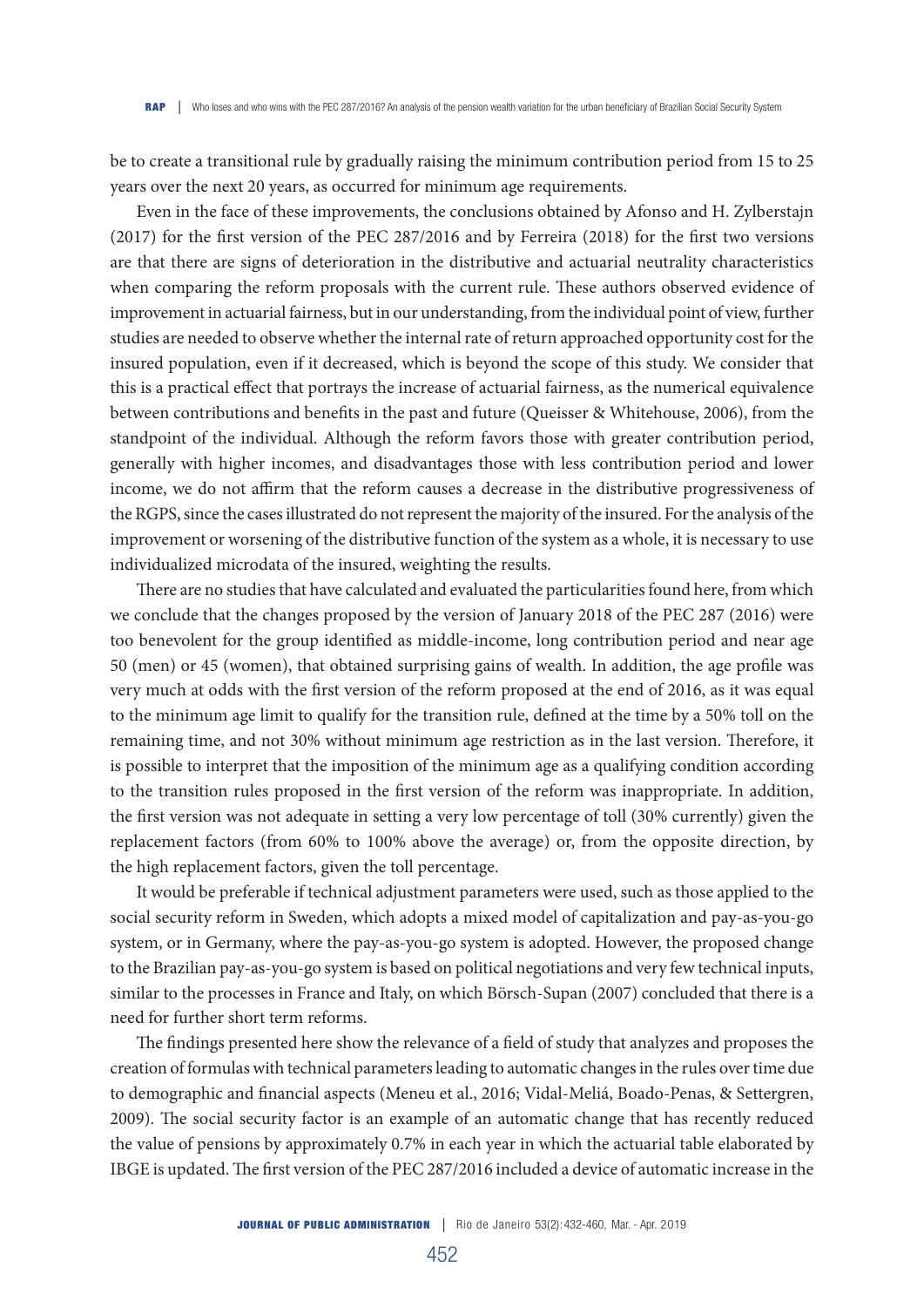minimum age in a year following each increase of one year in the expectation of survival; however, those with lower incomes would be increasingly impaired because of the lower survival rates, as verified by Souza (2018). The biggest challenge, therefore, is the elaboration of dynamic rules that lead to fiscal adjustment and maintain the distributive progressivity, without neglecting the search for actuarial neutrality.

A recent line of studies also seeks to evaluate the effect of the behavior of the insured influencing on the dynamic rules, in addition to the traditionally used neutrality (Mazzaferro et al., 2012; Ventura-Marco & Vidal-Meliá, 2014). This is a limitation of the model used as it did not consider the behavior of the insured in the decisions of retirement postponement (Borella & Moscarola, 2010), since it adopted the idea that the insured retire as soon as they meet the eligible conditions. Another point that was not evaluated is the influence of the taxation of the income tax on the variations of wealth. Brazilian taxation is altered by inflation levels and also affects the regime's distribution, but its rules are more perennial and are usually not modified along with the social security reform environment. We also appreciate that new studies analyze the robustness of the results by developing sensitivity to the main assumptions, such as Caldart et al. (2014), or by performing complex simulations incorporating stochastic components to the variables, so that a probabilistic interpretation is given to results (Cronin et al., 2005).

One suggestion for future work of equal importance and that would not imply changes or adjustments of the model used here, is to replicate it with the use of microdata from the INSS's insured administrative records, such as the study of Delgado et al. (2006) or more recently Afonso (2016), who used the Social Security Information and Technology Company (Dataprev) database of the Ministry of Social Security. This would allow, in addition to calculating the intra and intergenerational distributional aspects, measuring the variation of total pension wealth for the Brazilian insured, a figure that has never been presented, despite it being highly relevant.

We hope that this work on the treatment of wealth gains and losses promotes the use of techniques for the creation of more neutral or fair sustainable rules, as well as contributing to the debate to promote issues relevant to economy and society. An important step in the history of a country cannot be given without a solid conceptual-theoretical basis, running the risk of resulting in unwanted cases of wealth transfers, enrichment of restricted groups of insured, or worse, the need for a new pension reform in the near future.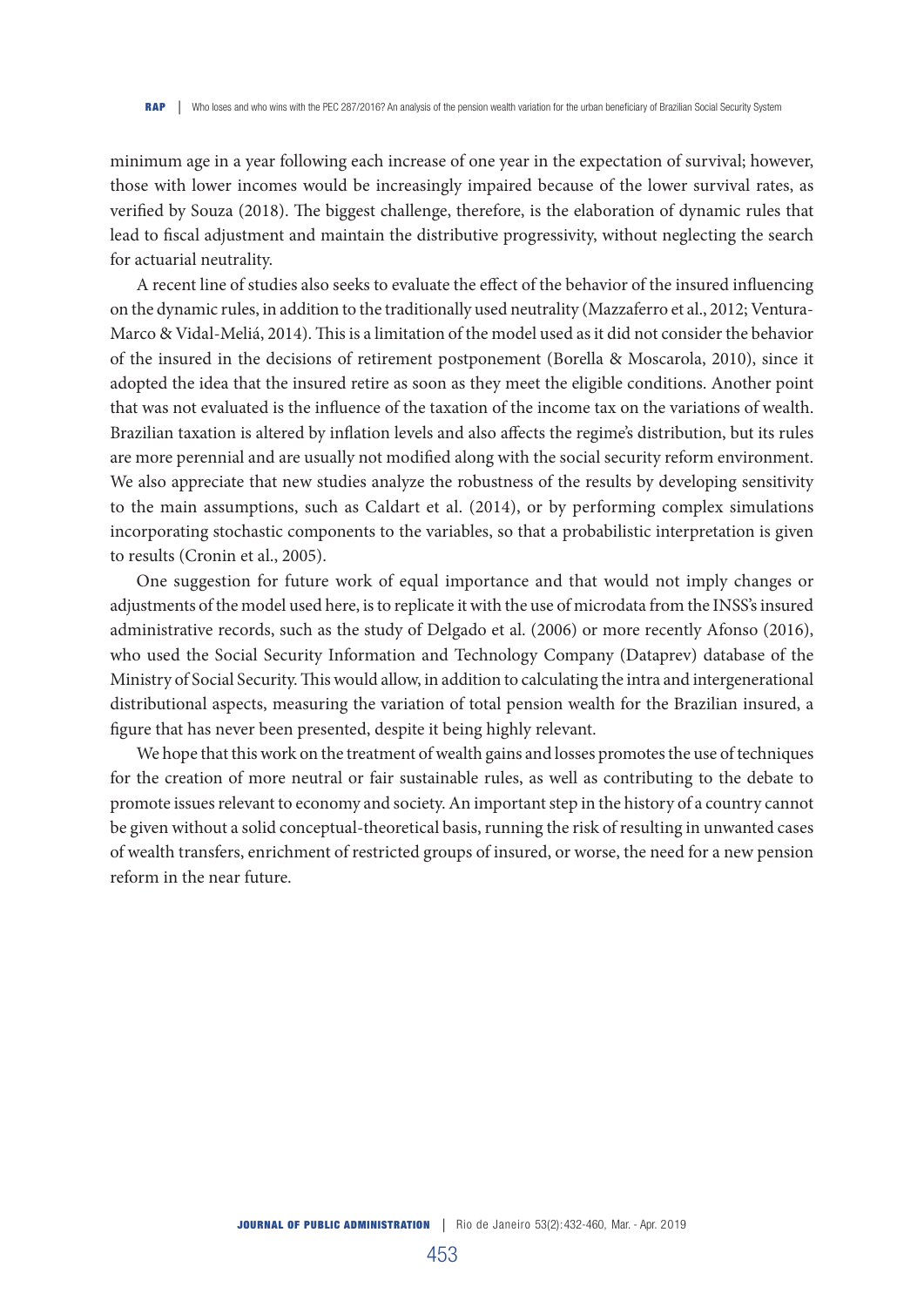## **REFERENCES**

Afonso, L. E. (2016). Progressividade e aspectos distributivos na previdência social: uma análise com o emprego dos microdados dos registros administrativos do RGPS. *Revista Brasileira de Economia*, *70*(1), 3-30.

Afonso, L. E., & Lima, D. A. (2011). Uma análise dos aspectos distributivos da aposentadoria por tempo de contribuição do INSS com o emprego de matemática atuarial. *Revista Gestão & Políticas Públicas*, *1*(2), 7-33.

Afonso, L. E., & Zylberstajn, H. (2017, julho). Uma avaliação dos impactos distributivos da Proposta de Emenda Constitucional 287/2016 sobre os benefícios programáveis de aposentadoria do RGPS. In *Anais da 17a USP International Conference in Accounting*. São Paulo, SP.

Belloni, M., & Maccheroni, C. (2013). Actuarial fairness when longevity increases: an evaluation of the Italian pension system. *Geneva Papers on Risk and Insurance: Issues and Practice*, *38*(4), 638-674.

Benelli, P. M., Siviero, P. C. L., & Costa, L. H. (2016). Estudo sobre as premissas atuariais no âmbito dos Fundos de Pensão. *Revista Brasileira de Risco e Seguro*, *11*(20), 153-188.

B orella, M., & Moscarola, F. C. (2010). Microsimulation of pension reforms: behavioural versus nonbehavioural approach. *Journal of Pension Economics & Finance*, *9*(4), 583-607.

Börsch-Supan, A. (2000). Incentive effects of social security on labor force participation: evidence in Germany and across Europe. *Journal of Public Economics*, *78*(1-2), 25-49.

Börsch-Supan, A. (2007). Rational pension reform. *Geneva Papers on Risk and Insurance: Issues and Practice*, *32*(4), 430-446.

Bowers, N. L., Gerber, H. U., Hickman, J. C., Jones, D. A., & Nesbitt, C. J. (1997). *Actuarial mathematics*. Itasca, IL: Society of Actuaries.

Caetano, M. A., Rangel, L. A., Pereira, E. S., Ansiliero, G., Paiva, L. H., & Costanzi, R. N. (2016, setembro). *O fim do fator previdenciário e a introdução da idade mínima: questões para a previdência social no Brasil* (Texto para Discussão n. 2230). Brasília, DF: Instituto de Pesquisa Econômica Aplicada.

Caldart, P. R., Motta, S. T., Caetano, M. A.-R., & Bonatto, T. V. (2014). Adequação das hipóteses atuariais e modelo alternativo de capitalização para o Regime Básico do RPPS: o caso do Rio Grande do Sul. *Revista Contabilidade & Finanças*, *25*(66), 281-293.

Clark, R. L., Smeeding, T. M., Burkhauser, R. V., Quinn, J. F., & Moon, M. (2004). *The economics of an aging society*. Oxford, England: Blackwell.

*Constituição da República Federativa do Brasil, de 5 de outubro de 1988*. (1988). Brasília, DF.

Cronin, K., Card, N., Hanna, C., Gebhardtsbauer, R., & Jerbi, H. (2005, October). *A guide to the use of stochastic models in analyzing social security*. Retrieved from www.actuary.org/files/ model\_1005.4.pdf/model\_1005.4.pdf

D'Addio, A. C., Keese, M., & Whitehouse, E. R. (2010). Population ageing and labour markets. *Oxford Review of Economic Policy*, *26*(4), 613-635.

Delgado, G., Querino, A. C., Rangel, L., & Stivali, M. (2006, fevereiro). *Avaliação de resultados da lei do fator previdenciário (1999-2004)* (Texto para Discussão n. 1161). Brasília, DF: Instituto de Pesquisa Econômica Aplicada.

*Emenda Constitucional n. 20, de 15 de dezembro de 1998*. (1998). Modifica o sistema de previdência social, estabelece normas de transição e dá outras providências. Brasília, DF.

Feldstein, M. (1974). Social security, induced retirement, and aggregate capital accumulation. *Journal of Political Economy*, *82*(5), 905-926.

Ferreira, M. M. (2018). *Simulações dos impactos da reforma da previdência sob a ótica da renda* (Dissertação de Mestrado). Fundação Getulio Vargas, São Paulo, SP.

Foguel, M. N., Moreira, A., & Santos, D. (2012). Impacto do Plano Simplificado de Previdência Social sobre as contribuições voluntárias ao sistema de previdência. *Estudos Econômicos*, *42*(4), 639-669.

Freire, D. R., & Afonso, L. E. (2015). Are the contribution rates of the Social Security General Regime (RGPS) sufficient? An actuarial study for retirement by length of contribution and survivors benefits. *Revista Brasileira de Risco e Seguro*, *11*(19), 1-25.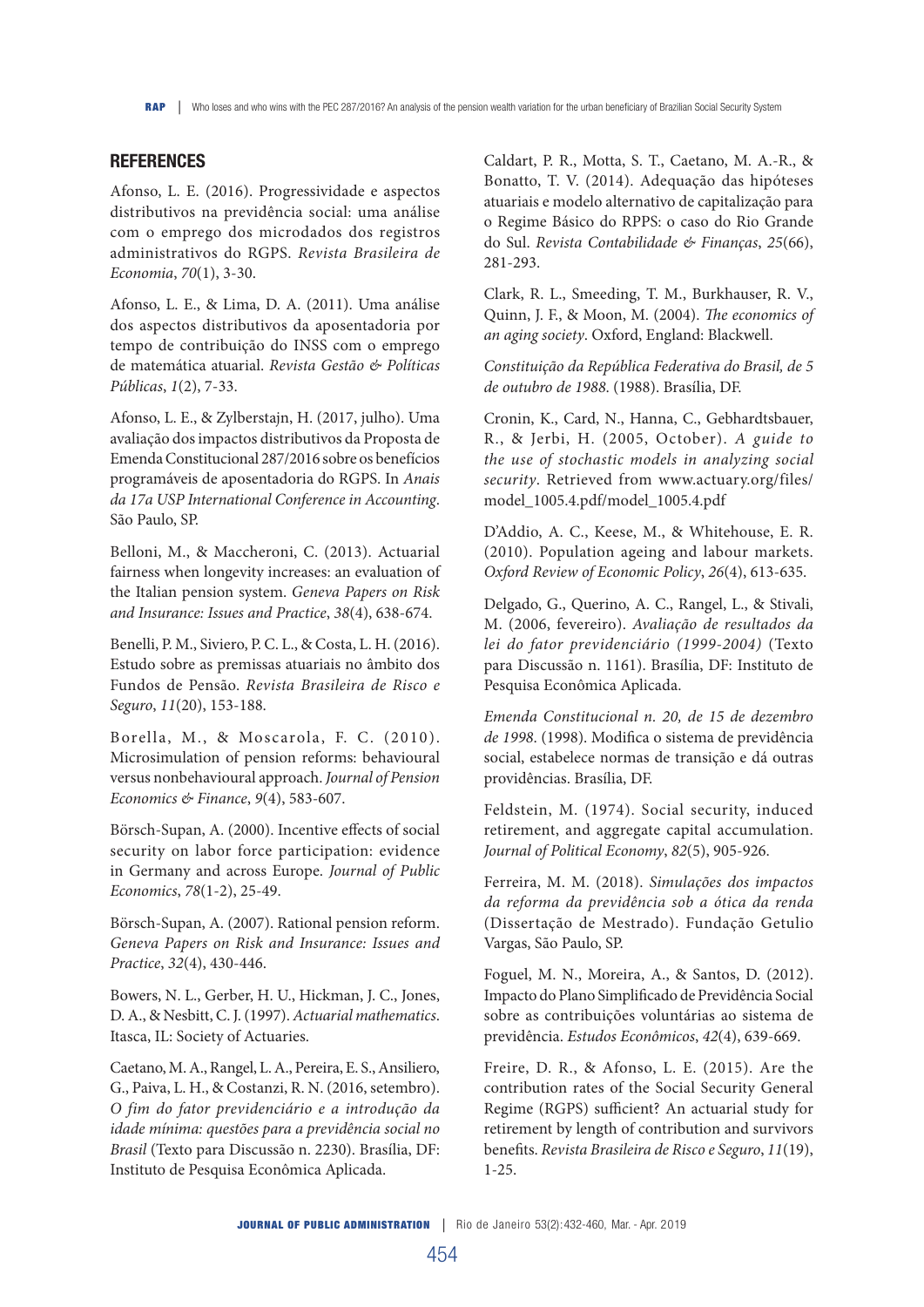Giambiagi, F., & Afonso, L. E. (2009). Cálculo da alíquota de contribuição previdenciária atuarialmente equilibrada: uma aplicação ao caso brasileiro. *Revista Brasileira de Economia*, *63*(2), 153-179.

Gragnolati, M., Jorgensen, O. H., Rocha, R., & Fruttero, A. (2011). *Growing old in an older Brazil: implications of population aging on growth, poverty, public finance and service delivery*. Washington, DC: The World Bank.

Hustead, E. C. (2005, January). Ending the mortality table. In *Living to 100 and Beyond Symposium*. Orlando, FL. Recuperado de www.soa.org/essaysmonographs/2005-living-to-100/m-li05-1-ix.pdf

Instituto Brasileiro de Atuária. (2016). *Resolução IBA 02/2016. Dispõe sobre a criação do Pronunciamento Atuarial CPA 003 — classificação de hipóteses atuariais*. Rio de Janeiro, RJ: Autor. Retrieved from www.atuarios.org.br/docs\_old/CPA\_003\_03082015. pdf

Instituto Brasileiro de Atuária. (2017, 7 de junho). *IBA posiciona-se a respeito da Reforma Previdenciária*. Retrieved from www.atuarios.org. br/noticia/89reforma-previdenciaria

Instituto Brasileiro de Geografia e Estatística. (2017). *Tábuas completas de mortalidade 2016*. Retrieved from https://www.ibge.gov.br/estatisticasnovoportal/sociais/populacao/9126-tabuascompletas-de-mortalidade.html?=&t=downloads

International Labour Organization. (2017). *World Social Protection Report 2017-19: universal social protection to achieve the Sustainable Development Goals*. Geneva, Switzerland: Author.

Leite, A. R., Ness, W. L., Jr., & Klotzle, M. C. (2010). Previdência social: fatores que explicam os resultados financeiros. *Revista de Administração Pública*, *44*(2), 437-457.

Lima, D., Wilbert, M. D., Pereira, J. M., & Paulo, E. (2012). O impacto do fator previdenciário nos grandes números da previdência social. *Revista Contabilidade & Finanças*, *23*(59), 128-141.

Lima, D. V., & Matias-Pereira, J. (2014). A dinâmica demográfica e a sustentabilidade do regime geral de previdência social brasileiro. *Revista de Administração Pública*, *48*(4), 847-868.

Marri, I. G., Wajnman, S., & Andrade, M. V. (2011). Reforma da previdência social: simulações e impactos sobre os diferenciais de sexo. *Revista Brasileira de Estudos de População*, *28*(1), 37-56.

Matijascic, M. (2016, abril). *Previdência pública brasileira em uma perspectiva internacional: custeio, benefícios e gastos* (Texto para Discussão n. 2188). Brasília, DF: Instituto de Pesquisa Econômica Aplicada.

Matos, P. R. F., Melo, F. S. P., & Simonassi, A. G. (2013). Análise de solvência do Regime Geral da Previdência Social no Brasil. *Estudos Econômicos*, *43*(2), 301-333.

Mazzaferro, C., Morciano, M., & Savegnago, M. (2012). Differential mortality and redistribution in the Italian notional defined contribution system. *Journal of Pension Economics and Finance*, *11*(4), 500-530.

Medeiros, M., & Souza, P. H. G. F. (2014). Previdências dos trabalhadores dos setores público e privado e desigualdade no Brasil. *Economia Aplicada*, *18*(4), 603-623.

Meneu, R., Devesa, E., Devesa, M., Domínguez, I., & Encinas, B. (2016). Adjustment mechanisms and intergenerational actuarial neutrality in pension reforms. *International Social Security Review*, *69*(1), 87-107.

Miller, T., & Castanheira, H. C. (2013). O impacto fiscal do envelhecimento populacional no Brasil: 2005-2050. *Revista Brasileira de Estudos de População*, *30*, S5-S23.

Nogueira, N. G. (2012). O equilíbrio financeiro e atuarial dos RPPS: de princípio constitucional a política pública de Estado. *Revista do Tribunal de Contas do Estado de Minas Gerais*, *81*(4), 75-91.

Organisation for Economic Co-Operation and Development. (2011). *Pensions at a glance 2011: retirement-income systems in OECD and G20 countries*. Paris, France: Author.

Organisation for Economic Co-Operation and Development. (2013). *Pensions at a glance 2013: OECD and G20 indicators*. Paris, France: Author.

Organisation for Economic Co-Operation and Development. (2015). *Pensions at a glance 2015: OECD and G20 indicators*. Paris, France: Author.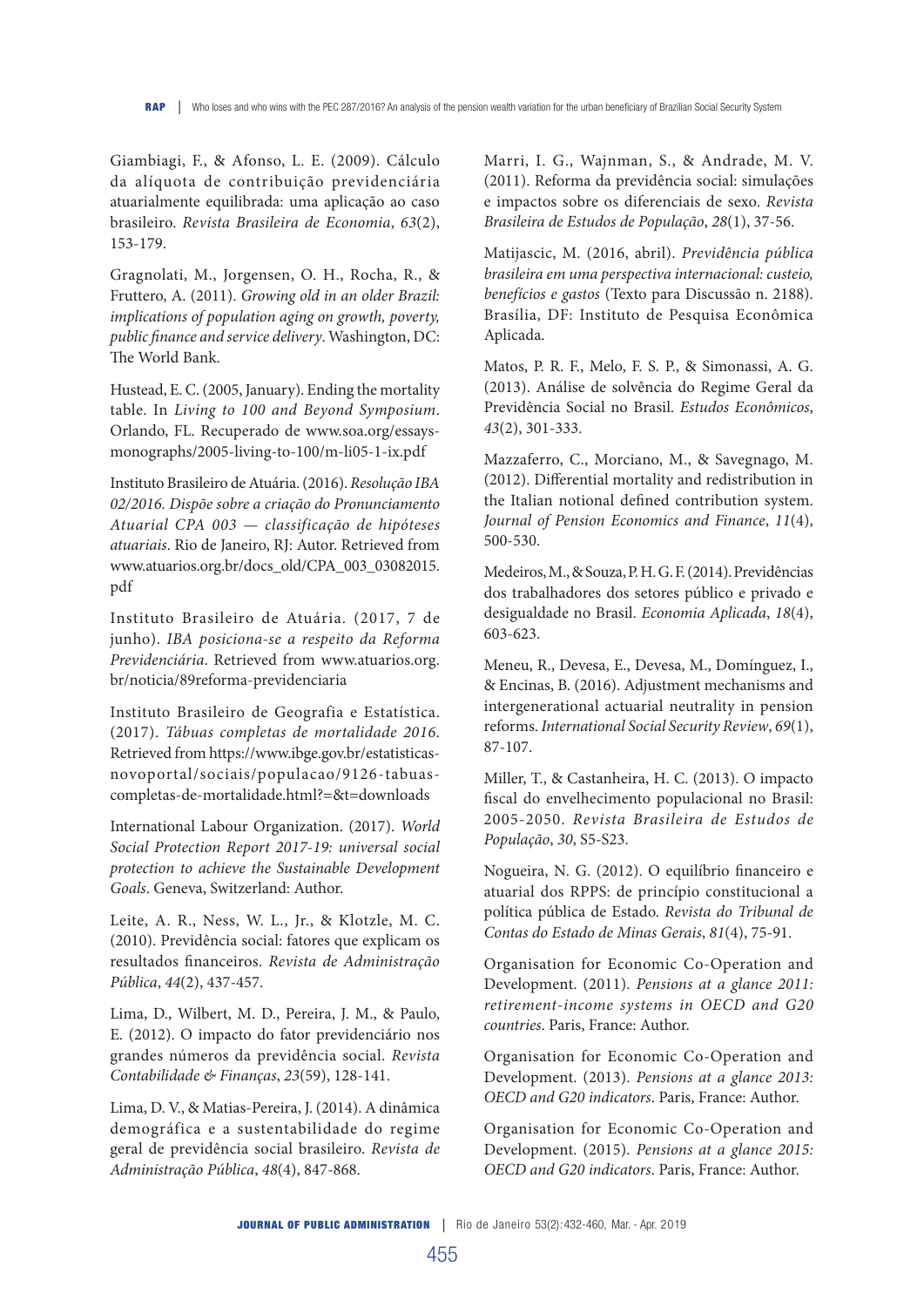Pallares-Miralles, M., Romero, C., & Whitehouse, E. R. (2012). *International patterns of pension provision II: a worldwide overview of facts and figures* (World Bank Social Protection & Labor Discussion Paper n. 1211). Washington, DC: The World Bank.

Penafieri, A. C., & Afonso, L. E. (2013). O impacto da mudança da regra de cálculo das aposentadorias por tempo de contribuição do INSS: o fator previdenciário é atuarialmente justo? *Economia Aplicada*, *17*(4), 667-694.

Pitacco, E. (2014). *Health insurance: basic actuarial models*. Cham, Switzerland: Springer.

*Proposta de Emenda à Constituição n. 287, de 2016*. (2016). Altera os arts. 37, 40, 109, 149, 167, 195, 201 e 203 da Constituição, para dispor sobre a seguridade social, estabelece regras de transição e dá outras providências. Brasília, DF.

Queisser, M., & Whitehouse, E. R. (2006, December 4). *Neutral or fair? Actuarial concepts and pension-system design* (OECD Social, Employment and Migration Working Papers n. 40). Paris, France: Author.

Quinn, J. F. (1999). Criteria for evaluating social security reform. In O. S. Mitchell, R. J. Myers, & H. Young (Eds.), *Prospects for social security reform* (pp. 37-59). Philadelphia, PA: University of Pennsylvania Press.

Rangel, L. A., & Saboia, J. (2015). O regime de previdência dos servidores públicos: implicações distributivas com base na instituição de um teto nos valores dos benefícios e da criação da Funpresp. *Nova Economia*, *25*(3), 575-594.

Reinsdorf, M. (2010). *Actuarial measures of defined benefit pension plan*. In R. Mink, & M. R. Vives (Eds.), *Workshop on pensions* (pp. 188-215). Frankfurt, Germany: European Central Bank.

Reis, C. E., Lima, D. V., & Wilbert, M. D. (2017). Impacto do registro contábil da provisão matemática previdenciária dos servidores públicos federais no balanço geral da União. *Revista Contemporânea de Contabilidade*, *14*(31), 108-126.

Reis, P. R. C., Silveira, S. F. R., Braga, M. J., & Costa, T. M. T. (2015). Impact of retirements and pensions on the Social Welfare of the households from Minas Gerais state. *Revista Contabilidade & Finanças*, *26*(67), 106-118.

Rodrigues, D. D., & Afonso, L. E. (2015). O impacto da criação da Funpresp sobre os benefícios previdenciários dos servidores públicos federais. *Revista de Administração Pública*, *49*(6), 1479-1505.

Souza, F. C. (2018). A heterogeneidade da mortalidade da população brasileira e aspectos distributivos na previdência social: uma análise atuarial da proposta de idade mínima de aposentadoria. *Administração Pública e Gestão Social*, *10*(1), 2-11.

Ventura-Marco, M., & Vidal-Meliá, C. (2014). An actuarial balance sheet model for defined benefit pay-as-you-go pension systems with disability and retirement contingencies. *ASTIN Bulletin: The Journal of the International Actuarial Association*, *44*(2), 367-415.

Vidal-Meliá, C., Boado-Penas, M. C., & Settergren, O. (2009). Automatic balance mechanisms in payas-you-go pension systems. *Geneva Papers on Risk and Insurance: Issues and Practice*, *34*(2), 287-317.

Zanella, J. A., Carvalho, J. V. F., & Afonso, L. E. (2014). Quais os impactos da desaposentação? Um estudo para as aposentadorias por tempo de contribuição do regime geral de previdência social. *Estudos Econômicos*, *44*(4), 723-748.

Zylberstajn, H., Zylberstajn, E., Afonso, L. E., & Souza, A. P. (2010). Uma proposta para a criação de um sistema único de previdência social para o Brasil. *Revista de Economia & Relações Internacionais*, *8*(16), 1-14.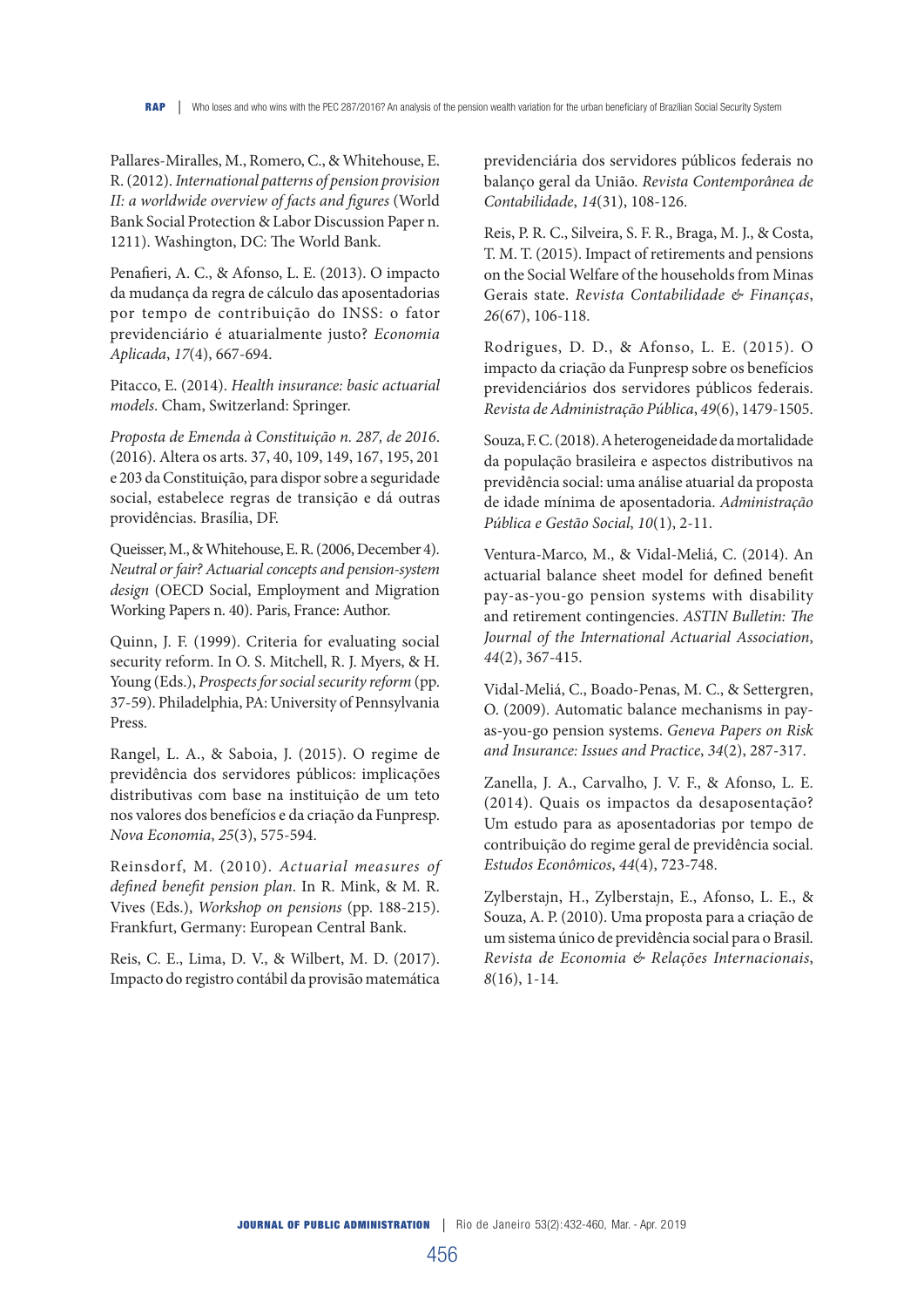RAP | Who loses and who wins with the PEC 287/2016? An analysis of the pension wealth variation for the urban beneficiary of Brazilian Social Security System

## Fábio Garrido Leal Martins

(iD https://orcid.org/0000-0001-8845-2404 PhD Student and Master in Administration focused on finance from Coppead (UFRJ); Master in Actuary from PUC-Rio. E-mail: fabio.garrido@coppead.ufrj.br

## Carlos Heitor Campani

**https://orcid.org/0000-0003-1896-7837** 

Post-doctorate from Princeton University (USA); PhD in finance from Edhec Business School (France); Professor at Coppead (UFRJ). E-mail: carlos.heitor@coppead.ufrj.br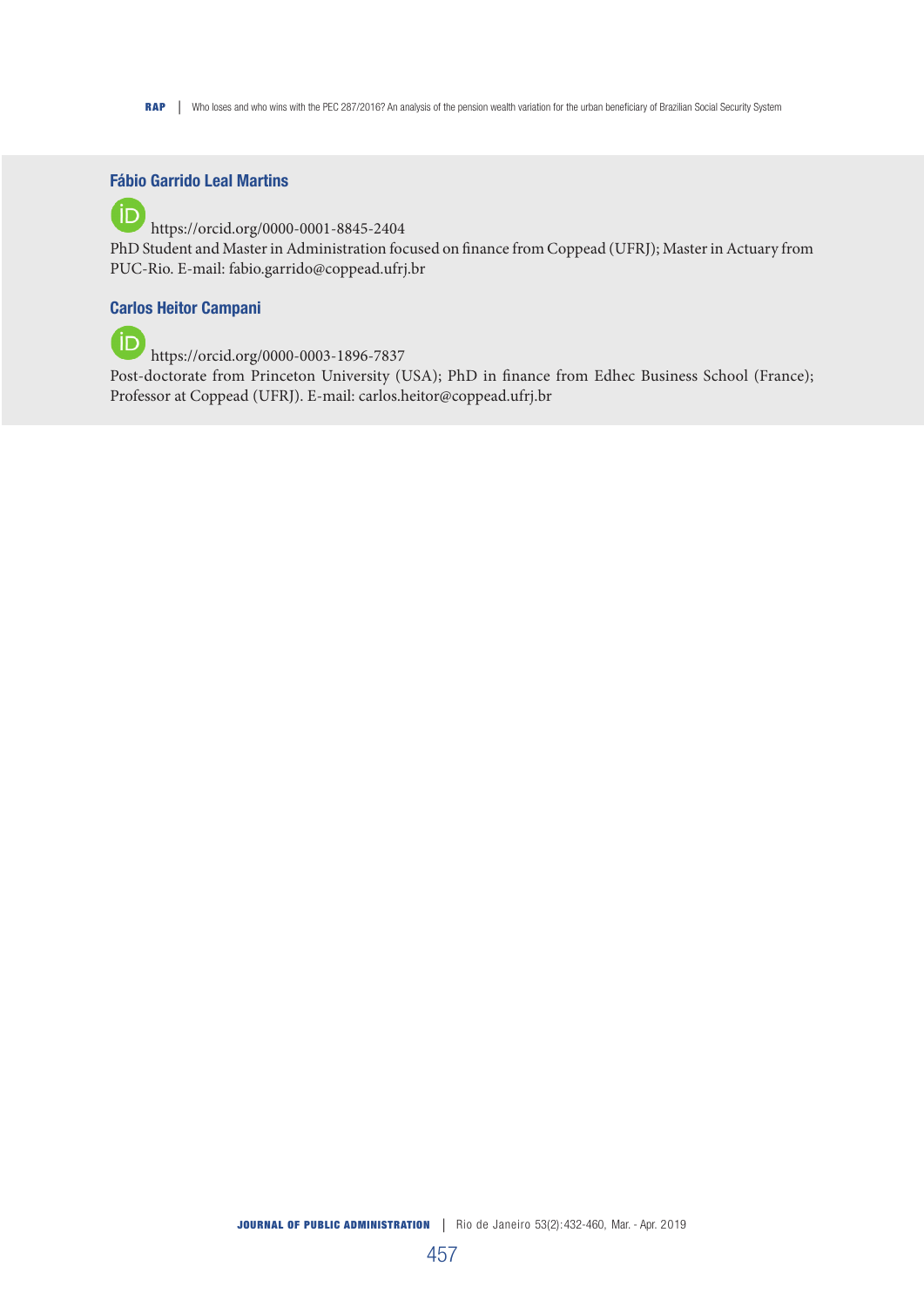# APPENDIX

# APPENDIX A MAIN PARAMETRIC CHANGES OF CONSTITUTIONAL AMENDMENT 287/2016 FOR URBAN RETIREMENT OF THE RGPS

|                                                                                                                                                                                                                                        | Version proposed by the<br>executive branch<br>(December, 2016)                                                                                                                                                                                                                                                                                                                                                                                                                                     | Version altered by the<br>legislative branch<br>(November, 2017)                                                                                                                                                                                                                | Version altered by the<br>legislative branch<br>(January, 2018) |
|----------------------------------------------------------------------------------------------------------------------------------------------------------------------------------------------------------------------------------------|-----------------------------------------------------------------------------------------------------------------------------------------------------------------------------------------------------------------------------------------------------------------------------------------------------------------------------------------------------------------------------------------------------------------------------------------------------------------------------------------------------|---------------------------------------------------------------------------------------------------------------------------------------------------------------------------------------------------------------------------------------------------------------------------------|-----------------------------------------------------------------|
| <b>T00L</b><br>FOR RETIREMENT BASED ON<br><b>CONTRIBUTION</b><br>NOTE: IT IS PART OF THE<br>TRANSITION RULE FOR<br>RETIREMENT BASED ON<br>CONTRIBUTION PERIOD. TO<br>BE EXTINCT FOR FUTURE<br><b>PARTICIPANTS</b>                      | 50% of additional<br>contribution, on top of the<br>time remaining to complete<br>30 years (W) or 35 years (M)<br>Note:<br>Transition only for men over<br>50 years old and women over<br>45 years old. For yougers, it is<br>applied 65 years of minimum<br>age and 25 years of minimum<br>contribution.                                                                                                                                                                                           | 30% of additional contribution, on top of the time remaining to<br>complete 30 years (W) or 35 years (M)<br>Obs.: Transition for insured of any age. However, the tool will<br>not be applied if it results in a minimum age higher than 62(W)<br>or 65(M).                     |                                                                 |
| <b>MINIMUM AGE</b><br>FOR RETIREMENT BASED ON<br>CONTRIBUTION PERIOD<br>NOTE: IT IS PART OF THE<br><b>TRANSITION RULE FOR</b><br><b>RETIREMENT BASED ON</b><br>CONTRIBUTION PERIOD. TO<br>BE EXTINCT FOR FUTURE<br><b>PARTICIPANTS</b> | 65 years<br>(W or M)<br>No transition rules and with<br>increase according to the<br>increase of the life expectancy<br>Note: There is no minimum<br>age in the current rule<br>for retirement based on<br>contribution period. However,<br>there is the retirement based<br>on age when the insured<br>is 60 years old (W) and 65<br>years old (M), if contributed<br>for at least 15 years, with<br>replacement ration of 85%,<br>increased in 1% per year of<br>additional contribution, limited | 2018-2019 53(W) 55(M)<br>2020-2021 54(W) 56(M)<br>2022-2023 55(W) 57(M)<br>2024-2025 56(W) 58(M)<br>2026-2027 57(W) 59(M)<br>2028-2029 58(W) 60(M)<br>2030-2031 59(W) 61(M)<br>2032-2033 60(W) 62(M)<br>2034-2035 61(W) 63(M)<br>2036-2037 62(W) 64(M)<br>From 2038 62(W) 65(M) |                                                                 |

*Continue*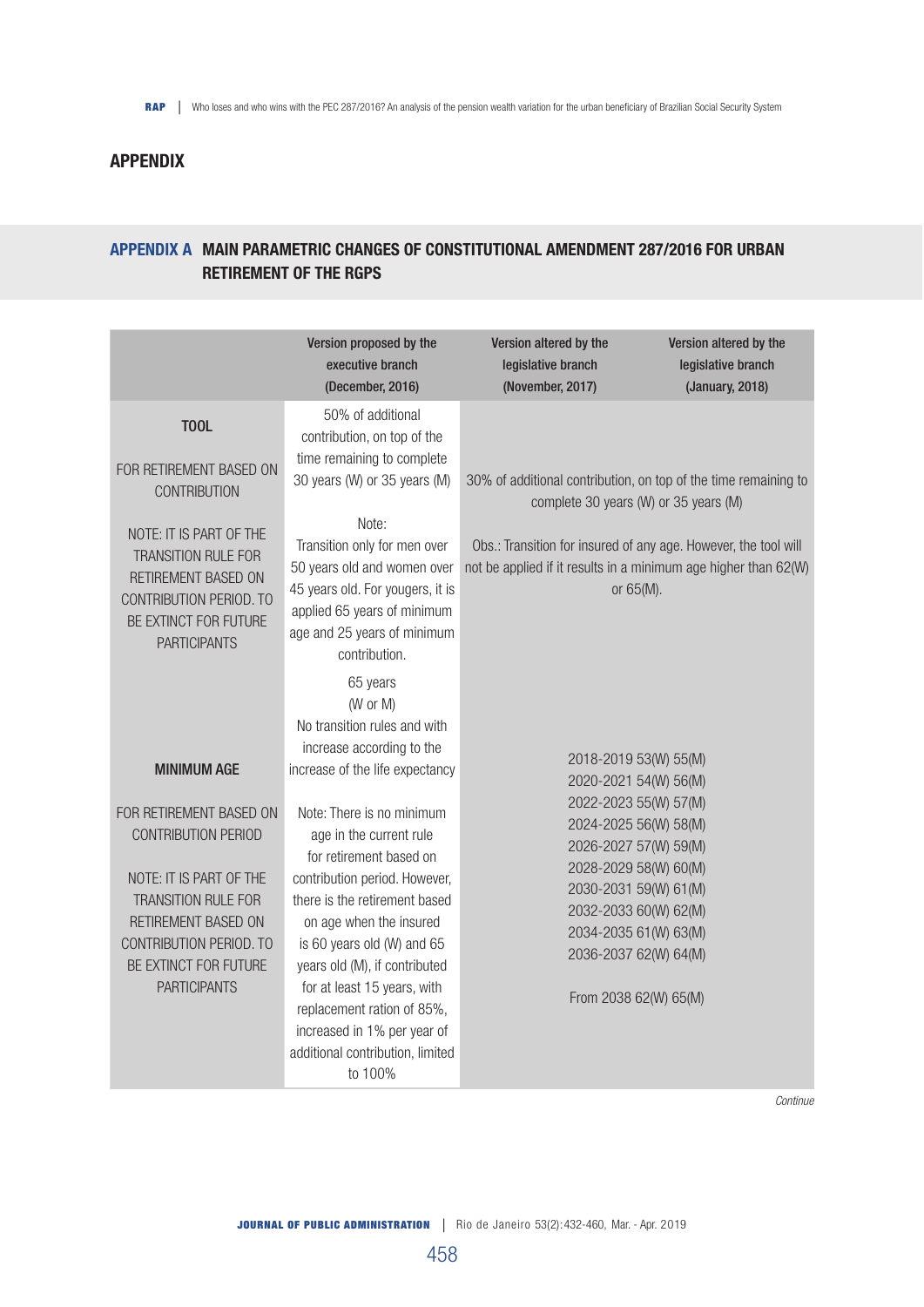|                                                                                                                       | Version proposed by the<br>executive branch<br>(December, 2016)                                                                                                                                                                                                                                                                                                                                                                                                                                                                | Version altered by the<br>legislative branch<br>(November, 2017)                                                                                                                                                                                                                                                                                             | Version altered by the<br>legislative branch<br>(January, 2018)                                                                                                                                                                                                                                                                                                                                                                                                                                                                                                        |  |
|-----------------------------------------------------------------------------------------------------------------------|--------------------------------------------------------------------------------------------------------------------------------------------------------------------------------------------------------------------------------------------------------------------------------------------------------------------------------------------------------------------------------------------------------------------------------------------------------------------------------------------------------------------------------|--------------------------------------------------------------------------------------------------------------------------------------------------------------------------------------------------------------------------------------------------------------------------------------------------------------------------------------------------------------|------------------------------------------------------------------------------------------------------------------------------------------------------------------------------------------------------------------------------------------------------------------------------------------------------------------------------------------------------------------------------------------------------------------------------------------------------------------------------------------------------------------------------------------------------------------------|--|
| <b>MINIMUM AGE</b><br>FOR RETIREMENT BASED ON<br>AGE<br><b>MINIMUM CONTRIBUTION</b><br>FOR RETIREMENT BASED ON<br>AGE | 65 years<br>(W or M)<br>No transition rules<br>Note: current rule 60 (W) or<br>65 (M)<br>25 years, no transition rules<br>Note: current rule 15 years                                                                                                                                                                                                                                                                                                                                                                          |                                                                                                                                                                                                                                                                                                                                                              | 2018-2019: 60 years old (W) or 65 years old (M)<br>2020-2021: 61 years old (W) or 65 years old (M)<br>From 2022: 62 years old (W) or 65 years old (M)<br>15 years<br>(the current rule is maintained)                                                                                                                                                                                                                                                                                                                                                                  |  |
| <b>NEW REPLACEMETN</b><br>FOR ANY TYPE OF<br><b>RETIREMENT</b>                                                        | 25 years = $76%$<br>26 years = $77%$<br>27 years = $78%$<br>28 years = $79%$<br>29 years = $80%$<br>30 years = $81%$<br>31 years = $82%$<br>32 years $= 83%$<br>33 years = $84%$<br>34 years = $85%$<br>35 years = $86%$<br>36 years = $87%$<br>37 years $= 88%$<br>38 years $= 89%$<br>39 years $= 90\%$<br>40 years = $91%$<br>41 years = $92%$<br>42 years = $93%$<br>43 years = $94%$<br>44 years = $95%$<br>45 years $= 96\%$<br>46 years = $97%$<br>47 years = $98\%$<br>48 years $= 99\%$<br>49 years or more $= 100\%$ | 25 years = $70%$<br>26 years = $71.5%$<br>27 years = $73%$<br>28 years = $74.5%$<br>29 years = $76%$<br>30 years = $77.5%$<br>31 years = $79.5%$<br>32 years = $81.5%$<br>33 years = $83.5%$<br>34 years = $85.5%$<br>35 years = $87.5%$<br>36 years = $90\%$<br>37 years = $92.5%$<br>38 years = $95%$<br>39 years = $97.5%$<br>40 years or mores $= 100\%$ | 15 years = $60%$<br>16 years = $61%$<br>17 years = $62%$<br>18 years = $63%$<br>19 years = $64%$<br>20 years = $65%$<br>21 years = $66%$<br>22 years = $67%$<br>23 years = $68\%$<br>24 years = $69%$<br>$25$ years = $70%$<br>26 years = $71.5%$<br>27 years = $73%$<br>28 years = $74.5%$<br>29 years = $76%$<br>30 years = $77.5%$<br>31 years = $79.5%$<br>32 years = $81.5%$<br>33 years = $83.5%$<br>34 years = $85.5%$<br>35 years = $87.5%$<br>36 years $= 90\%$<br>37 years = $92.5%$<br>38 years = $95%$<br>39 years = $97.5%$<br>40 years or more $= 100\%$ |  |
| <b>REPLACEMENT</b>                                                                                                    |                                                                                                                                                                                                                                                                                                                                                                                                                                                                                                                                | Retirement based on contribution period: Social security welfare factor and rule 85/95-90/100<br>(100% replacement)                                                                                                                                                                                                                                          |                                                                                                                                                                                                                                                                                                                                                                                                                                                                                                                                                                        |  |
| (CURRENT RULE TO BE<br>CANCELED                                                                                       | Retirement based on age: Percentage of 85% (15 years), 86% (16 years), 87% (17 years), ,<br>100% (30 years or more).                                                                                                                                                                                                                                                                                                                                                                                                           |                                                                                                                                                                                                                                                                                                                                                              |                                                                                                                                                                                                                                                                                                                                                                                                                                                                                                                                                                        |  |

*Continue*